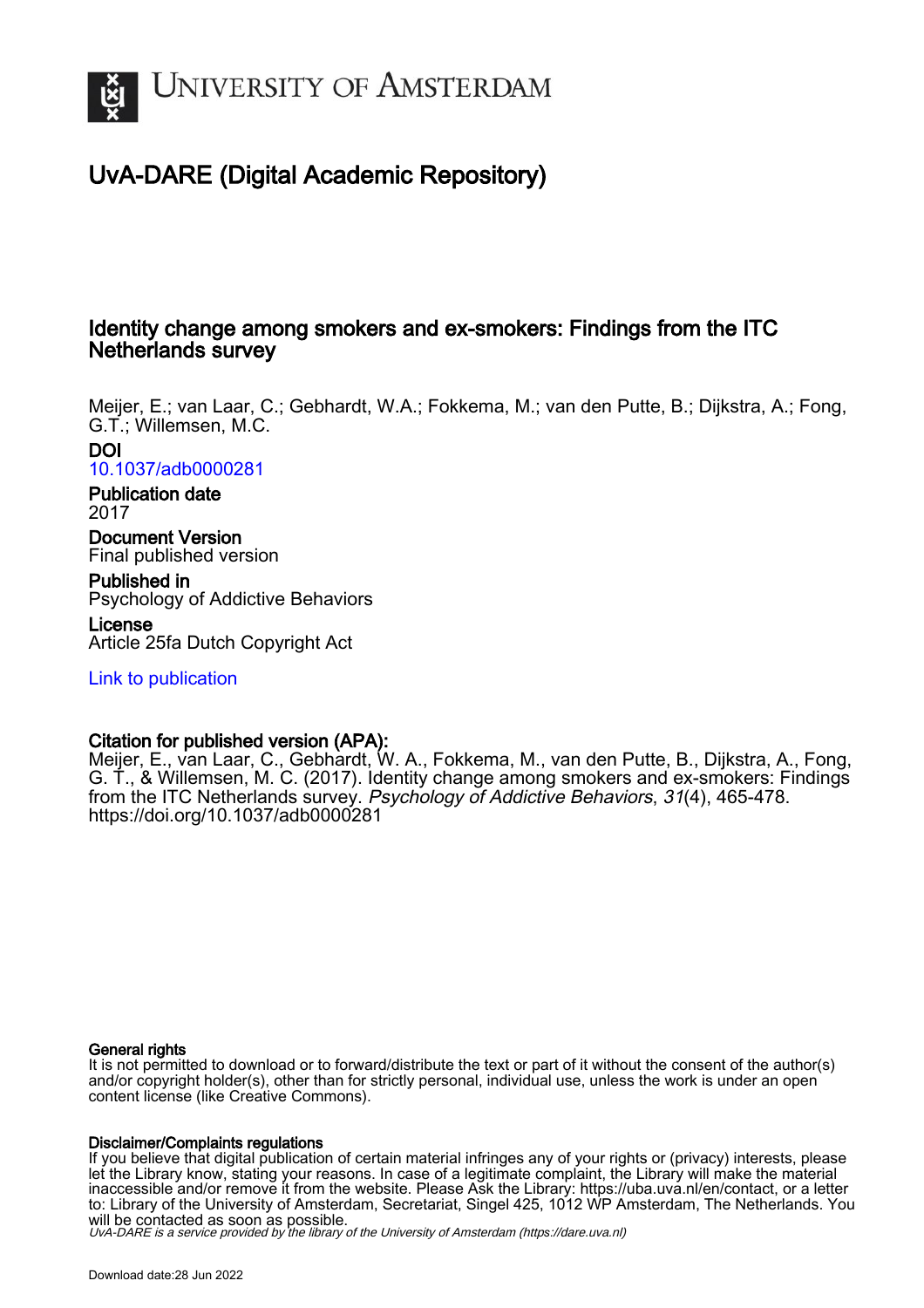# Identity Change Among Smokers and Ex-Smokers: Findings From the ITC Netherlands Survey

Eline Meijer Leiden University and Leiden University Medical Center

Winifred A. Gebhardt and Marjolein Fokkema Leiden University

> Arie Dijkstra University of Groningen

Colette van Laar University of Leuven

Bas van den Putte University of Amsterdam and Netherlands Institute for Mental Health and Addiction, Utrecht, the Netherlands

Geoffrey T. Fong University of Waterloo and Ontario Institute for Cancer Research, Toronto, Ontario, Canada

## Marc C. Willemsen Maastricht University

Successful smoking cessation appears to be facilitated by identity change, that is, when quitting or nonsmoking becomes part of smokers' and ex-smokers' self-concepts. The current longitudinal study is the first to examine how identity changes over time among smokers and ex-smokers and whether this can be predicted by socioeconomic status (SES) and psychosocial factors (i.e., attitude, perceived health damage, social norms, stigma, acceptance, self-evaluative emotions, health worries, expected social support). We examined identification with smoking (i.e., smoker self-identity) and quitting (i.e., quitter self-identity) among a large sample of smokers  $(n = 742)$  and ex-smokers  $(n = 201)$  in a cohort study with yearly measurements between 2009 and 2014. Latent growth curve modeling was used as an advanced statistical technique. As hypothesized, smokers perceived themselves more as smokers and less as quitters than do ex-smokers, and identification with smoking increased over time among smokers and decreased among ex-smokers. Furthermore, psychosocial factors predicted baseline identity and identity development. Socioeconomic status (SES) was particularly important. Specifically, lower SES smokers and lower SES ex-smokers identified more strongly with smoking, and smoker and quitter identities were more resistant to change among lower SES groups. Moreover, stronger proquitting social norms were associated with increasing quitter identities over time among smokers and ex-smokers and with decreasing smoker identities among ex-smokers. Predictors of identity differed between smokers and ex-smokers. Results suggest that SES and proquitting social norms should be taken into account when developing ways to facilitate identity change and, thereby, successful smoking cessation.

*Keywords:* identity change, socioeconomic status, psychosocial factors, smokers, ex-smokers

*Supplemental materials:* http://dx.doi.org/10.1037/adb0000281.supp

This article was published Online First May 11, 2017.

Eline Meijer, Health, Medical and Neuropsychology, Leiden University, and Public Health and Primary Care, Leiden University Medical Center; Colette van Laar, Social and Cultural Psychology, University of Leuven; Winifred A. Gebhardt, Health, Medical and Neuropsychology, Leiden University; Marjolein Fokkema, Section of Methodology and Statistics, Department of Psychology, Leiden University; Bas van den Putte, Amsterdam School of Communication Research, University of Amsterdam, and Trimbos Institute, Netherlands Institute for Mental Health and Addiction, Utrecht, the Netherlands; Arie Dijkstra, Department of Social Psychology, University of Groningen; Geoffrey T. Fong, Department of Psychology and School of Public Health and Health Systems, University of Waterloo, and Ontario Institute for Cancer Research, Toronto, Ontario, Canada; Marc C. Willemsen, Department of Health Promotion, CAPHRI, Maastricht University.

Financial support for this research was provided by the Netherlands Organization for Health Research and Development (Grants 121010008, 200130002, and 70000001).

Findings using the same data were presented at the 2015 European Health Psychology Society Conference, Limassol, Cyprus, on a poster titled "Predicting Changes in Smoker Identity and Quitter Identity Among Smokers and Ex-smokers Using ITC Data." This poster presented results of linear regression analyses predicting strength of identity from predictors measured 1 year earlier.

Correspondence concerning this article should be addressed to Eline Meijer, Leiden University, Health, Medical and Neuropsychology, P.O. Box 9555, 2300RB Leiden, the Netherlands, or to Winifred A. Gebhardt, Health, Medical and Neuropsychology, Leiden University, P.O. Box 9555, 2300RB Leiden, the Netherlands, or to Colette van Laar, Social and Cultural Psychology, University of Leuven, P.O. Box 3727, 3000 Leuven, Belgium. E-mail: [e.meijer@fsw.leidenuniv.nl](mailto:e.meijer@fsw.leidenuniv.nl) or [gebhardt@fsw.leidenuniv](mailto:gebhardt@fsw.leidenuniv.nl) [.nl](mailto:gebhardt@fsw.leidenuniv.nl) or [colette.vanlaar@kuleuven.be](mailto:colette.vanlaar@kuleuven.be)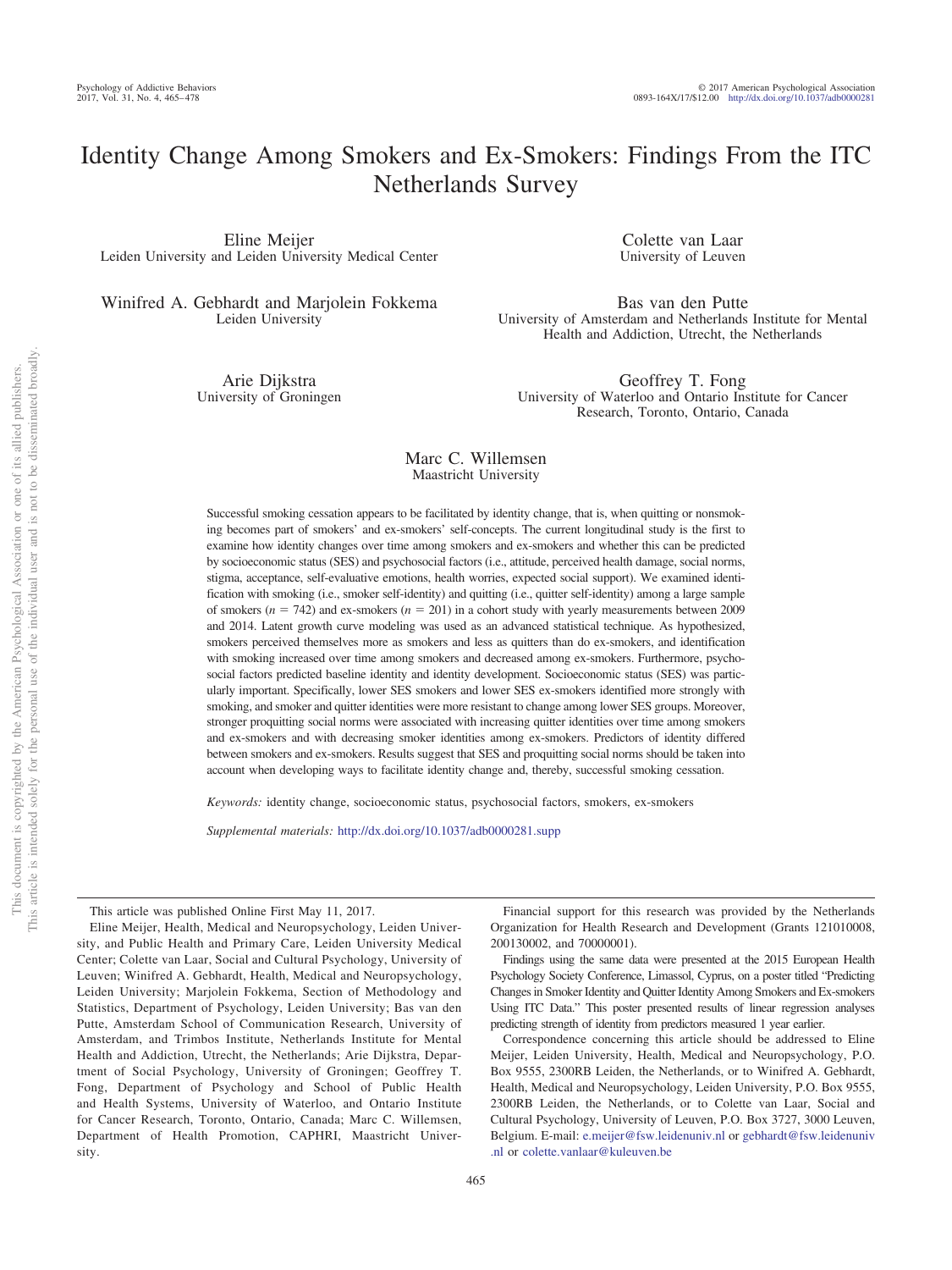Identity is important for smoking behavior (e.g., [Lindgren,](#page-13-0) [Neighbors, Gasser, Ramirez, & Cvencek, 2016\)](#page-13-0). Previous work suggests that identity change facilitates successful quitting [\(Tom](#page-13-1)[bor, Shahab, Brown, Notley, & West, 2015\)](#page-13-1), but it is less clear how smokers and ex-smokers come to see themselves more as a quitter or nonsmoker and less as a smoker. The current study is the first to examine whether socioeconomic status (SES) and psychosocial factors are associated with changes in identification with smoking (i.e., smoker self-identity) and quitting (i.e., quitter selfidentity) among smokers and ex-smokers.

PRIME theory states that people are more likely to engage in behavior that they perceive as fitting with who they are [\(West,](#page-14-0) [2006\)](#page-14-0). In addition, the social identity approach states that people may derive their identity from their memberships in social groups [\(Turner, Hogg, Oakes, Reicher, & Wetherell, 1987\)](#page-14-1). People are likely to behave in line with the social norms of the groups that they strongly identify with [\(Tajfel & Turner, 1979,](#page-13-2) [1986\)](#page-13-3). Previous work showed that identity is related to smoking behavior, even when controlling for other important influences. Specifically, controlling for other important factors, smokers who identify with quitting, nonsmoking, or the group of nonsmokers are more likely to quit smoking successfully, whereas smokers who identify with smoking or the group of smokers are less likely to quit successfully (e.g., [Hertel & Mermelstein, 2012;](#page-12-0) [Høie, Moan, & Rise, 2010;](#page-12-1) [Meijer, Gebhardt, Dijkstra, Willemsen, & Van Laar, 2015;](#page-13-4) [Meijer,](#page-13-5) [Gebhardt, Van Laar, Kawous, & Beijk, 2016;](#page-13-5) [Meijer et al., 2017;](#page-13-6) [Moan & Rise, 2005,](#page-13-7) [2006;](#page-13-8) [Tombor et al., 2013;](#page-14-2) [van den Putte,](#page-14-3) [Yzer, Willemsen, & De Bruijn, 2009\)](#page-14-3). Also, when effects are directly compared, quitter and nonsmoker identities are more important for smoking cessation than are smoker identities [\(Meijer et](#page-13-4) [al., 2015,](#page-13-4) [2016,](#page-13-5) [2017\)](#page-13-6). As such, for smokers, possible selves as quitters appear more important for quitting than current selves as smokers. Furthermore, some evidence suggests that smokers from lower SES backgrounds may have more difficulty picturing themselves as nonsmokers [\(Meijer et al., 2015\)](#page-13-4), although this has not yet been replicated [\(Meijer et al., 2016,](#page-13-5) [2017\)](#page-13-6).

Identity is not only relevant in the period before a quit attempt but continues to change after successful smoking cessation, such that ex-smokers come to perceive themselves more as nonsmokers and move away from their previous identity as smokers [\(Brown,](#page-12-2) [1996;](#page-12-2) [Luck & Beagan, 2015;](#page-13-9) [Shadel, Mermelstein, & Borrelli,](#page-13-10) [1996;](#page-13-10) [Vangeli & West, 2012\)](#page-14-4). Stronger identification with nonsmoking is associated with continued abstinence [\(Tombor et al.,](#page-13-1) [2015\)](#page-13-1). On the other hand, ex-smokers may also retain a smoker identity, which may motivate relapse [\(Nachtigal & Kidron, 2015;](#page-13-11) [Vangeli, Stapleton, & West, 2010;](#page-14-5) [Vangeli & West, 2012\)](#page-14-4). One study showed that 53% and 16% of ex-smokers had a residual identity as a smoker after one and two years of abstinence, respectively [\(Vangeli et al., 2010\)](#page-14-5), suggesting suggests that duration of behavior (e.g., smoking) may be important for identity strength.

In sum, previous studies showed that identity changes occur as part of the process of quitting smoking and appear to facilitate successful quitting. Therefore, it is important to know what factors instigate identity change and how nonsmoking can become increasingly integrated into the self-concept following a quit attempt. However, to our knowledge, only one study has investigated psychosocial correlates of smoker self-identity change, but this study focused on adolescent smokers [\(Hertel & Mermelstein,](#page-12-3) [2016\)](#page-12-3). Importantly, identity change processes are likely to be

different before and after a quit attempt. Whereas smokers may intend to quit and may identify with being a quitter as a possible self [\(Barreto & Frazier, 2012;](#page-12-4) [Markus & Nurius, 1986\)](#page-13-12), they do not yet engage in the behavior of quitting smoking. On the other hand, the identity as a quitter corresponds with ex-smokers' nonsmoking behavior. The current study therefore examines which factors predict change in smoker and quitter self-identity among smokers and ex-smokers. In the following, we will first summarize the scarce research on predictors of identity change in the process of successfully quitting smoking and discuss relevant theories on identity change.

# **Potential Correlates of Change in Smoking-Related Identities**

The only study that directly examined correlates of identity change in smokers focused on adolescent smokers [\(Hertel & Mermelstein,](#page-12-3) [2016\)](#page-12-3) and showed that smoker self-identities increased as smokers became more inclined to smoke in order to cope with negative emotions (motive for smoking). Furthermore, findings of other studies (not focused on correlates of identity change) shed some light on factors that may be associated with change from a smoker identity to becoming a nonsmoker. Identity change may be initiated by negative self-evaluative emotions (e.g., shame) and perceived stigma about being a smoker [\(Luck & Beagan, 2015\)](#page-13-9). Furthermore, changes in identities relevant to smoking are likely to be associated with changes in attitudes toward quitting and smoking [\(Bottorff, Johnson, Irwin, &](#page-12-5) [Ratner, 2000;](#page-12-5) [Brown, 1996;](#page-12-2) [Luck & Beagan, 2015\)](#page-13-9). Moreover, social support facilitated identification with nonsmoking among older smokers who quit [\(Brown, 1996\)](#page-12-2). Finally, identity change toward becoming a nonsmoker is likely to be more difficult for smokers who have more smokers in their social networks [\(Bottorff et al., 2000;](#page-12-5) [Gibbons](#page-12-6) [& Eggleston, 1996;](#page-12-6) [Luck & Beagan, 2015\)](#page-13-9). In sum, previous work suggests that several psychosocial factors may play a role in smokingrelated identity change: motives for smoking, negative self-evaluative emotions, perceived stigma, attitudes, social support, and the number of smokers in the social network.

### **Identity Change Theories**

Several theories have been developed to explain changes in self-identity and group-identity more broadly. Adopting a selfidentity perspective, both identity shift theory [\(Kearney &](#page-13-13) [O'Sullivan, 2003\)](#page-13-13) and identity control theory [\(Burke, 2006\)](#page-12-7) propose that identity change is initiated by conflict. Specifically, identity shift theory suggests that accumulating evidence of conflict between behavior (e.g., smoking) and values (e.g., living healthily) may initiate identity change and suggests that subsequent changes in identity affect, and are effected by, behavior change. However, smokers may also use rationalizations to justify identity conflict [\(Hoek, Maubach, Stevenson, Gendall, & Edwards,](#page-12-8) [2013\)](#page-12-8). Identity control theory emphasizes conflict between meanings of two identities (e.g., smoker and parent) or conflict between an identity and self-relevant meanings in a situation (e.g., being a smoker and becoming pregnant) as initiators of identity change processes. People are then motivated to change the meaning of an identity to make it more compatible with another more important identity or with self-relevant meanings of the situation. For example, a pregnant smoker may come to perceive her identity as a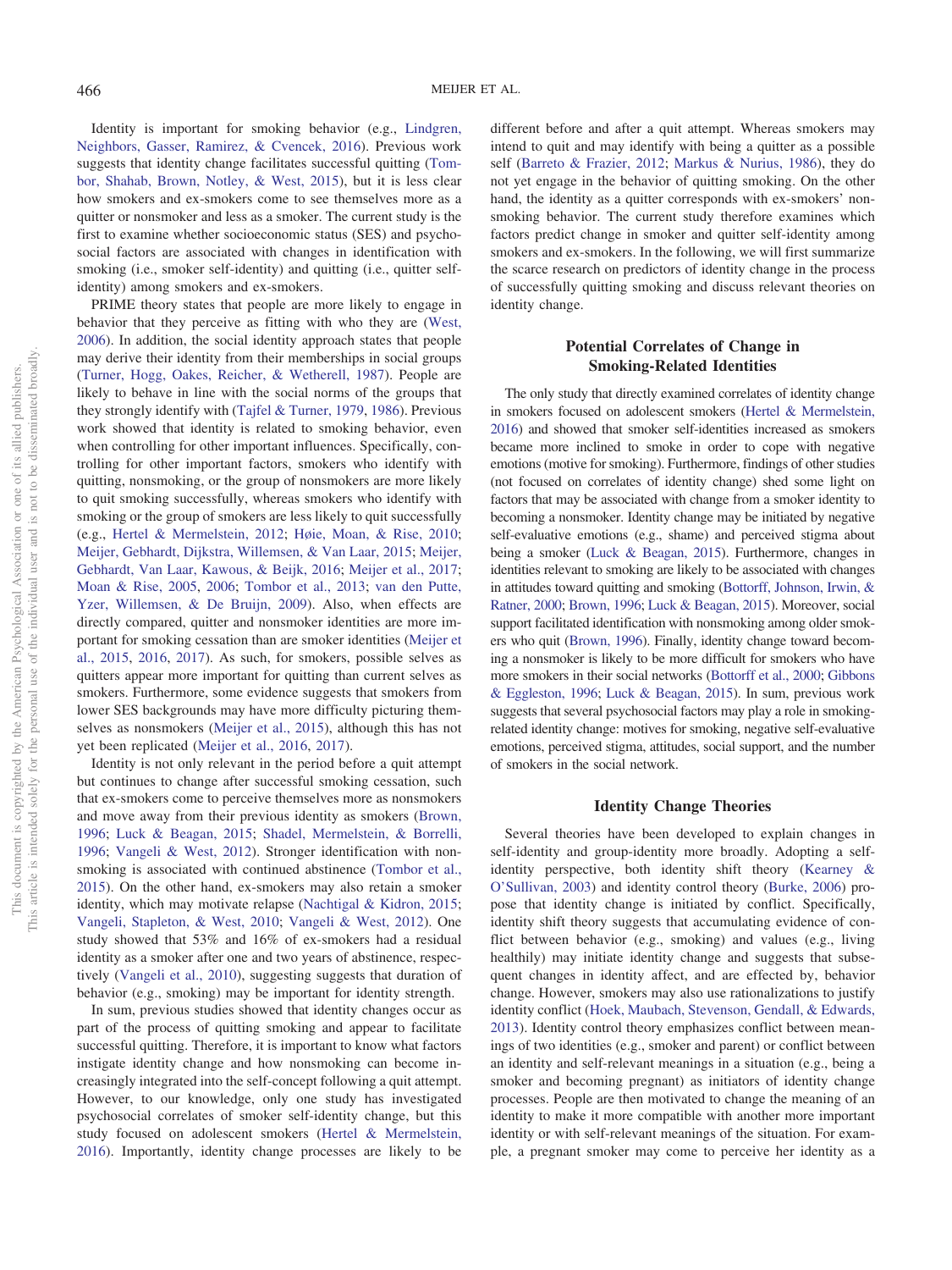smoker in less negative terms in order to decrease conflict with her identity as a mother (e.g., perceiving her smoking as actually being positive because of her belief that quitting during pregnancy would cause stress that harms the unborn child).

Regarding group-identity, the social identity model of cessation maintenance (SIMCM; [Frings & Albery, 2015\)](#page-12-9) and the social identity model of recovery (SIMOR; [Best et al., 2015\)](#page-12-10) focus on identity change in recovery from addiction, and state that the social environment (i.e., therapeutic group or social network, respectively) plays a central role. The SIMCM emphasizes the importance of accessibility of identities, reasoning that people may hold multiple identities of which only those that are accessible in a specific situation are likely to affect behavior (cf. [Wheeler,](#page-14-6) [DeMarree, & Petty, 2007\)](#page-14-6). According to the SIMCM, therapeutic groups may facilitate stronger identification with recovery by increasing the accessibility of recovery identities (i.e., selfperception as someone in recovery from addiction), being a source of self-esteem and self-efficacy to stay abstinent, providing social support and discouraging relapse [\(Frings & Al](#page-12-9)[bery, 2015\)](#page-12-9). Furthermore, the SIMOR [\(Best et al., 2015\)](#page-12-10) states that people who are in recovery from addiction and identify with social groups that favor recovery will internalize the group's norms and values. The new social identity and its associated norms will then guide their behavior, until the recovery identity is rooted in self-conceptualization and social norms become less important for behavior.

#### **Current Study**

The current study extends previous work and examines change and psychosocial predictors of change in smoker and quitter selfidentity among continuing smokers as well as ex-smokers. On the basis of indications from previous research regarding potential relevant factors, we included SES [\(Meijer et al., 2015\)](#page-13-4), attitudes [\(Bottorff et al., 2000;](#page-12-5) [Brown, 1996;](#page-12-2) [Luck & Beagan, 2015\)](#page-13-9), self-evaluative emotions [\(Luck & Beagan, 2015\)](#page-13-9), stigma [\(Luck &](#page-13-9) [Beagan, 2015\)](#page-13-9), perceived social norms [\(Best et al., 2015;](#page-12-10) [Bottorff](#page-12-5) [et al., 2000;](#page-12-5) [Gibbons & Eggleston, 1996;](#page-12-6) [Luck & Beagan, 2015\)](#page-13-9), and social support for quitting [\(Brown, 1996;](#page-12-2) [Frings & Albery,](#page-12-9) [2015\)](#page-12-9) as predictors of identity change. Motives for smoking [\(Her](#page-12-3)[tel & Mermelstein, 2016\)](#page-12-3) were not measured in the current data set. In addition, in line with identity shift theory, stating that accumulating evidence of conflict between behavior and values may precede identity change [\(Kearney & O'Sullivan, 2003\)](#page-13-13), perceived health damage, health worries, and acceptance of smoking were included. Latent growth curve modeling was used to model and predict identity change, and the models were cross-validated to assess generalizability beyond the initial sample. To the best of our knowledge, this is the first large-scale exploration of psychosocial predictors of change in smoker and quitter self-identity among adult smokers and ex-smokers. We aimed to answer the following research questions (RQ):

1. Do smoker and quitter self-identity differ between smokers and ex-smokers at baseline (RQ1a)? Do smoker and quitter self-identity develop over time in smokers and ex-smokers (RQ1b), and do changes in smoker and quitter self-identity differ between smokers and ex-smokers (RQ1c)? We hypothesized that smoker self-identity will be stronger, and quitter self-identity will be weaker at baseline (i.e., intercept) among smokers than among exsmokers. Also, we hypothesized that smoker self-identity will increase over time in smokers (i.e., positive slope), whereas it will decrease in ex-smokers (i.e., negative slope) and that quitter self-identity will decrease (i.e., negative slope) among smokers and increase among exsmokers (i.e., positive slope).

- Are changes in smoker and quitter self-identity predicted by SES and psychosocial factors (RQ2)? We hypothesized that stronger smoker self-identity at baseline (i.e., higher intercepts) and increases in smoker self-identity over time (i.e., positive slopes) are predicted by lower SES, stronger positive attitude toward smoking, stronger negative attitude toward quitting, weaker negative selfevaluative emotions about smoking, less perceived health damage, weaker health worries, stronger prosmoking and weaker proquitting perceived social norms, weaker expected social support for quitting, weaker stigma of the typical smoker (i.e., own perception and perceived societal stigma), and stronger acceptance of smoking (i.e., own perception and perceived societal acceptance). Regarding quitter self-identity, we expected these associations to be in the opposite direction, such that, for example, higher SES would be associated with stronger baseline quitter self-identity and increased quitter selfidentity over time.
- 3. Do associations between SES and psychosocial factors and smoker and quitter self-identity differ between smokers and ex-smokers (RQ3)?
- 4. How well do the models generalize beyond the initial sample (RO4)?

#### **Method**

### **Participants**

This study is part of the International Tobacco Control Policy Evaluation Project [\(www.itcproject.org;](http://www.itcproject.org) [Fong et al., 2006\)](#page-12-11). We used data from the International Tobacco Control (ITC) Netherlands Survey, a longitudinal cohort study which started in 2008. The data used for the current study were collected in the Netherlands from 2009 to 2014 (henceforth referred to as Waves 1 through 6, respectively). Participants were aged 16 or older and were smokers or ex-smokers at enrollment. Participants who smoked at least monthly and had smoked at least 100 cigarettes in their lifetime were considered smokers, and those who had smoked monthly and had smoked at least 100 cigarettes but were now abstinent were considered ex-smokers. Participants could participate in subsequent waves regardless of smoking status and could also continue their participation if they had not participated in a previous wave. Participants who dropped out of the study were replaced, from the same sampling frame, in order to maintain sample size. Surveys were administered online or by telephone by the reseacrh firm TNS NIPO (see Table 1 in the online supplemental material for participant flow). The ITC Netherlands Sur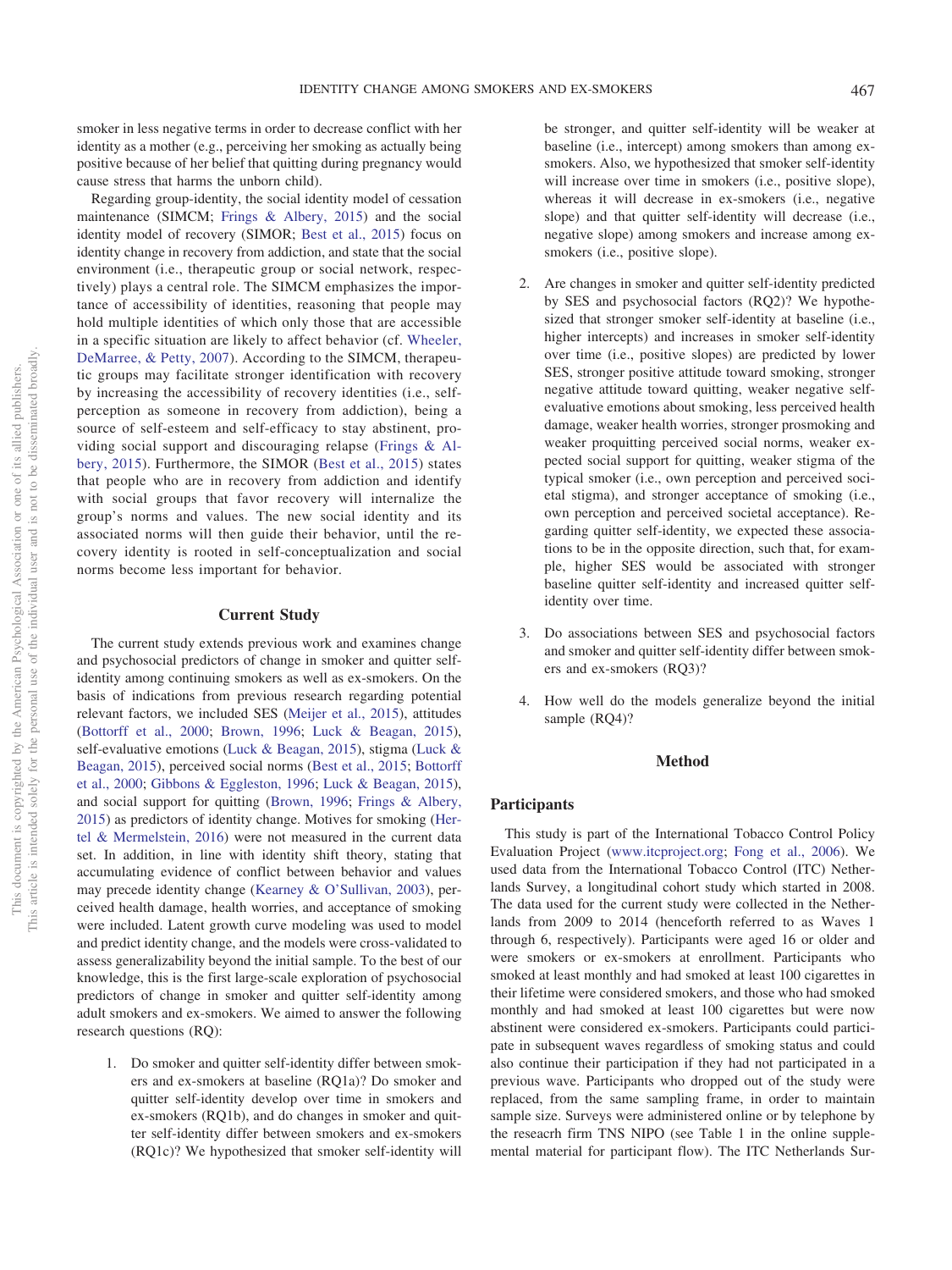veys were cleared for ethics by the Human Research Ethics Committee of the University of Waterloo. The sample at each wave is representative of the Dutch smoking population [\(Nagelhout et al.,](#page-13-14) [2010,](#page-13-14) [2016\)](#page-13-15).

**Initial analyses.** For the initial analyses, we used data that were collected annually between 2012 and 2014 (Waves 4 through 6). Given changes in antismoking regulation in the Netherlands over time (i.e., the smoking ban in hospitality venues was reversed for small pubs in 2010), these data were considered more relevant than less recent data. The findings were cross-validated using less recent data from Waves 1 through 3 (see the following text). Wave 4 had 2,022 participants (1,604 smokers), Wave 5 had 1,970 participants (1,531 smokers) and Wave 6 had 2,008 participants (1,569 smokers). Participants with full data for smoker or quitter self-identity at the three waves were included in the respective analyses  $(n = 943$  and  $n = 869$  for smoker and quitter selfidentity, respectively; see Table 2A in the online supplemental material for attrition analyses). We first fitted models among continuing smokers only because a number of relevant covariates were not measured among ex-smokers and could therefore not be examined in multiple-group models (i.e., models that include and compare smokers and ex-smokers).<sup>1</sup> In addition, we performed multiple-group analyses to compare continuing smokers and exsmokers, using covariates that were measured in both groups (see statistical analyses). For this purpose, the sample was divided into participants who smoked at Waves 4 through 6 (i.e., continuing smokers;  $n = 742$  and  $n = 674$  for smoker and quitter self-identity, respectively) and participants who were ex-smokers at Waves 4 through 6 (i.e., continuing ex-smokers;  $n = 201$  and  $n = 195$  for smoker and quitter self-identity, respectively). Of the smokers included in the models, 183 (25%) and 206 (28%) attempted to quit (unsuccessfully) between Waves 4 through 5 and 5 through 6, respectively. Of the ex-smokers included in the models, 14 (7%) and 6 (3%) relapsed and quit smoking again between Waves 4 and 5 and 5 and 6, respectively (see Table 3 in the online supplemental material for more information on background and smoking characteristics).

**Cross-validation.** We cross-validated the models using data from 2009 to 2011 (Waves 1 through 3), with 2,012 participants at Wave 1 (1,763 smokers), 2,060 participants at Wave 2 (1,723 smokers), and 2,101 participants at Wave 3 (1,672 smokers). Again, participants with full smoker and quitter self-identity data were included in the respective models ( $N = 721$  and  $N = 679$  for smoker and quitter self-identity, respectively; see Table 2B in the online supplemental material for attrition analyses). The sample contained 651 and 611 continuing smokers and 70 and 68 exsmokers for smoker and quitter self-identity, respectively. Of those included in the smoker and quitter self-identity cross-validation samples, 291 (40%) and 265 (39%) participants had also been part of the initial samples. See Table 3 in the online supplemental material for background and smoking characteristics.

#### **Measures**

Measures that were included in current analyses are described in the following text. For variables with multiple items, scales were constructed by averaging scores on the individual items, unless indicated otherwise.

**Identity outcome measures.** Outcome measures were measured between 2012 and 2014 (initial analyses) and 2009 and 2011 (cross-validation). Variables were recoded such that higher scores indicated stronger identities.

**Smoker self-identity.** Smoker self-identity was measured with the following two items: "To continue smoking would fit with who you are" and "To continue smoking would fit with how you want to live" for smokers, and "To start smoking again would fit with who you are" and "To start smoking again would fit with how you want to live" for ex-smokers, with answers ranging from 1 (*strongly agree*) to 5 (*strongly disagree*; *r* - .82, .86, and .86 at Waves 4, 5, and 6, respectively). Smoker self-identity was missing for 93, 127, and 53 participants at Waves 4, 5, and 6, respectively.

**Quitter self-identity.** Similarly, quitter self-identity was measured with two variables, for example, "To quit smoking (smokers)/stay quit (ex-smokers) within the next 6 months would fit with who you are," with answers ranging from 1 (*strongly agree*) to 5 (*strongly* disagree;  $r = .83, .84,$  and  $.85$  at Waves 4, 5, and 6, respectively). Quitter self-identity was missing for 167, 233, and 149 participants at Waves 4, 5, and 6, respectively.

**Covariates.** Covariates were measured at Wave 4 for the initial analyses (see Table 4 in the online supplemental material for descriptive statistics and missing values) and at Wave 1 for crossvalidation. Higher scores indicated that participants were higher on the concepts. For all models, the number of missing values in the covariates was well below 5%.

### **Covariates Measured Among Smokers and Ex-Smokers**

**SES.** Highest attained educational level was used to measure SES (cf. [Schaap, van Agt, & Kunst, 2008\)](#page-13-16). Answer categories ranged from 1 (*no degree*) to 7 (*university master*), and 8 (*do not know/do not want to say*; recoded as missing). SES was converted into two dummy variables, representing middle SES (middle prevocational education, secondary education second stage) versus lower SES (no degree, lower prevocational secondary education), and higher SES (senior general secondary education and preuniversity education, higher professional education and university bachelor, university master) versus lower SES.

**Attitude.** Attitude toward smoking and attitude toward quitting were measured with one item each, which are "What is your overall opinion on smoking?" and "If you quit smoking within the next 6 months (for smokers)/If you stay quit (for ex-smokers), this would be . . .", with answer categories ranging from 1 (*very positive*) to 5 (*very negative*). As such, higher scores indicated more negative attitudes and lower scores indicated more positive attitudes.

**Perceived health damage.** Health damage was measured with one item, which is, "To what extent has smoking damaged your health?" with answer categories ranging from 1 (*not at all*) to 4 (*a great deal*).

**Perceived social norms.** Prosmoking social norms were measured with one item, which is, "People think you should not

<sup>&</sup>lt;sup>1</sup> In latent growth curve modeling the term 'covariate' is used to indicate predictor variables, and should not be confused with covariates in analysis of covariance.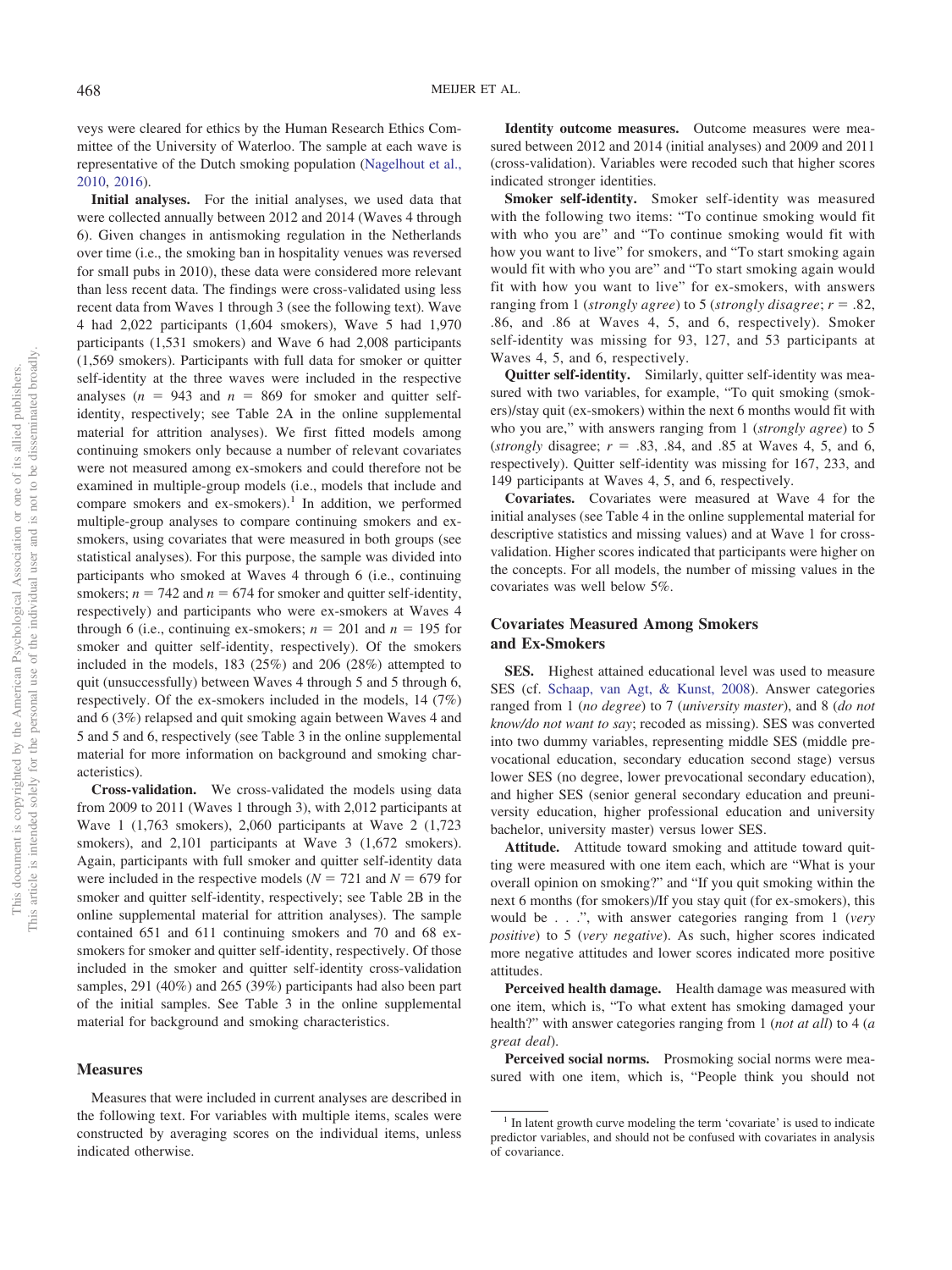smoke" with answers ranging from 1 (*strongly agree*) to 5 (*strongly disagree*). Proquitting social norms were measured with one item, which is, "Thinking about the people who are important to you, how do you think most of them would feel about you quitting smoking (smokers)/staying quit (ex-smokers) within the next 6 months?", with answers ranging from 1 (*strongly disapprove*) to 5 (*strongly approve*).

**Stigma.** Own stigma ( $\alpha = .75$ ) and perceived stigma ( $\alpha =$ .74) were measured with five items each (i.e., nice, determined, free, persistent, pathetic [recoded]); for example, "To what extent do you (own stigma)/people in the Netherlands (perceived stigma) think of smokers as nice?" with answers ranging from 1 (*very nice*) to 7 (*not at all nice*).

**Acceptance of smoking.** Own acceptance of smoking  $(\alpha =$ .74) and perceived acceptance of smoking ( $\alpha = .73$ ) were measured with five items each (i.e., on the street, in a pub, in a restaurant, in the presence of children, in a car with nonsmokers); for example, "To what extent do you (own acceptance)/people in The Netherlands (perceived acceptance) accept it when someone smokes in a pub?", with answers ranging from 1 (*very unacceptable*) to 5 (*very acceptable).*

#### **Covariates Measured Among Smokers**

**Self-evaluative emotions.** Self-evaluative emotions about smoking were measured with three items (i.e., hate, blame, angry); for example, "You are angry with yourself because you smoke," with answers ranging from 1 (*strongly agree*) to 5 (*strongly disagree*;  $\alpha$  = .89).

**Self-evaluative emotions (outside).** Self-evaluative emotions when smoking outside were introduced as follows: "On the first of July 2008, the hospitality industry became smoke-free. That means that you can only smoke inside if there is a special smoking room. In most cases you will have to smoke outside. How do you feel when you are smoking outside?" Self-evaluative emotions when smoking outside as a consequence of the Dutch smoking ban in hospitality venues were measured with five items; for example, "You're unhappy with yourself for smoking," with answers ranging from 1 (*strongly agree*) to 5 (*strongly disagree*;  $\alpha = .89$ ).

**Health worries.** Health worries were measured with one item, which is, "How worried are you, if at all, that smoking will damage your health in the future?", with answer categories ranging from 1 (*not at all worried*) to 4 (*very worried*).

**Expected social support.** Expected social support for quitting smoking was measured with two items, which are, "Suppose that you would like to quit smoking. How supportive do you think your spouse or partner (Item 1)/friends and members of your family (Item 2) would be?" Answer categories ranged from 1 (*very supportive*) to 4 (*not at all supportive*). An average score was calculated when at least one item was answered  $(r = .58)$ .

**Cigarettes per day.** Participants were asked whether they smoked daily, at least weekly, or at least monthly, and how many cigarettes they smoked on average per day, week, or month, respectively. For each participant, the average number of cigarettes smoked per day was calculated.

#### **Statistical Analyses**

The analyses were performed in several steps. The initial analyses were performed using data from Waves 4 through 6, and data

from Waves 1 through 3 were used for cross-validation. We first fitted two models for smoker self-identity (Model 1) and quitter self-identity (Model 2) among continuing smokers only (i.e., smokers at Waves 4 through 6), using the additional covariates that were measured only among smokers and not among ex-smokers. Second, we fitted two multiple-group models among continuing smokers and continuing ex-smokers (i.e., ex-smokers at Waves 4 through 6) for smoker self-identity (Model 3) and quitter selfidentity (Model 4). Each of these four models was estimated in two steps, that is, we first fitted a latent growth curve model without covariates (Step 1; RQ1) and then added the covariates to predict baseline and growth (Step 2; RQ2). Covariates were centered to facilitate the interpretation of intercepts and slopes (see Table 5 in the online supplemental material for means and (co)variances of latent intercepts and slopes). We also performed multiple-group analyses in Model 3 and 4 to compare smokers and ex-smokers (RQ3). The four final models were then cross-validated using data from Waves 1 through 3 (Step 3; RQ4).

Analyses were performed in R [\(R Core Team, 2014\)](#page-13-17), using the growth function of the lavaan package Version 0.5–20 [\(Rosseel,](#page-13-18) [2012\)](#page-13-18). We used robust maximum likelihood estimation because not all variables were normally distributed. Transformation of variables was therefore not required [\(Enders, 2001\)](#page-12-12). In addition, full information maximum likelihood was used because some covariates had missing values. We therefore did not perform attrition analyses. For the remainder, default settings of the lavaan growth function were used.

**Smokers subsample (Models 1 and 2).** Latent growth curve models without covariates were fitted using data from Waves 4 through 6 for smoker self-identity (Model 1) and quitter selfidentity (Model 2) separately (RQ1). The models contained freely estimated means of the intercept and slope, variances of the intercept and slope, covariances between intercept and slope, and residual variances.<sup>2</sup> We examined significance of model parameters and examined chi-square, comparative fit index (CFI), root mean square error of approximation (RMSEA), standardized root mean residual (SRMR), and Akaike information criterion (AIC) to assess model fit. Chi-square, CFI and RMSEA values were robust values (SRMR and AIC are not corrected when robust estimation is used). Nonsignificant model chi-square values indicate that the model does not deviate significantly from the data, although chisquare values are often significant in large samples. In addition, according to [Hu and Bentler \(1999\),](#page-13-19) CFI values  $\geq$  .95, SRMR values  $\leq$  0.08, and RMSEA values  $\leq$  0.06 indicate good model fit.

Second, we added SES and psychosocial variables (measured at Wave 4) to predict the intercepts and slopes of smoker (Model 1) and quitter self-identity (Model 2; RQ2). Third, the models with covariates were cross-validated using data from Waves 1 through 3 to establish generalizability of the findings. We examined fit indices as well as model parameters to compare the cross-validated results to the initial results (RQ4).

**Multiple-group analyses (Models 3 and 4).** Again, the multiple-group analyses were performed in three steps for smoker (Model 3) and quitter self-identity (Model 4) separately. First, latent growth curve models without covariates were fitted on

<sup>2</sup> We estimated a linear slope, which means that the development in identity is the same between Wave 4 and 5 and Wave 5 and 6.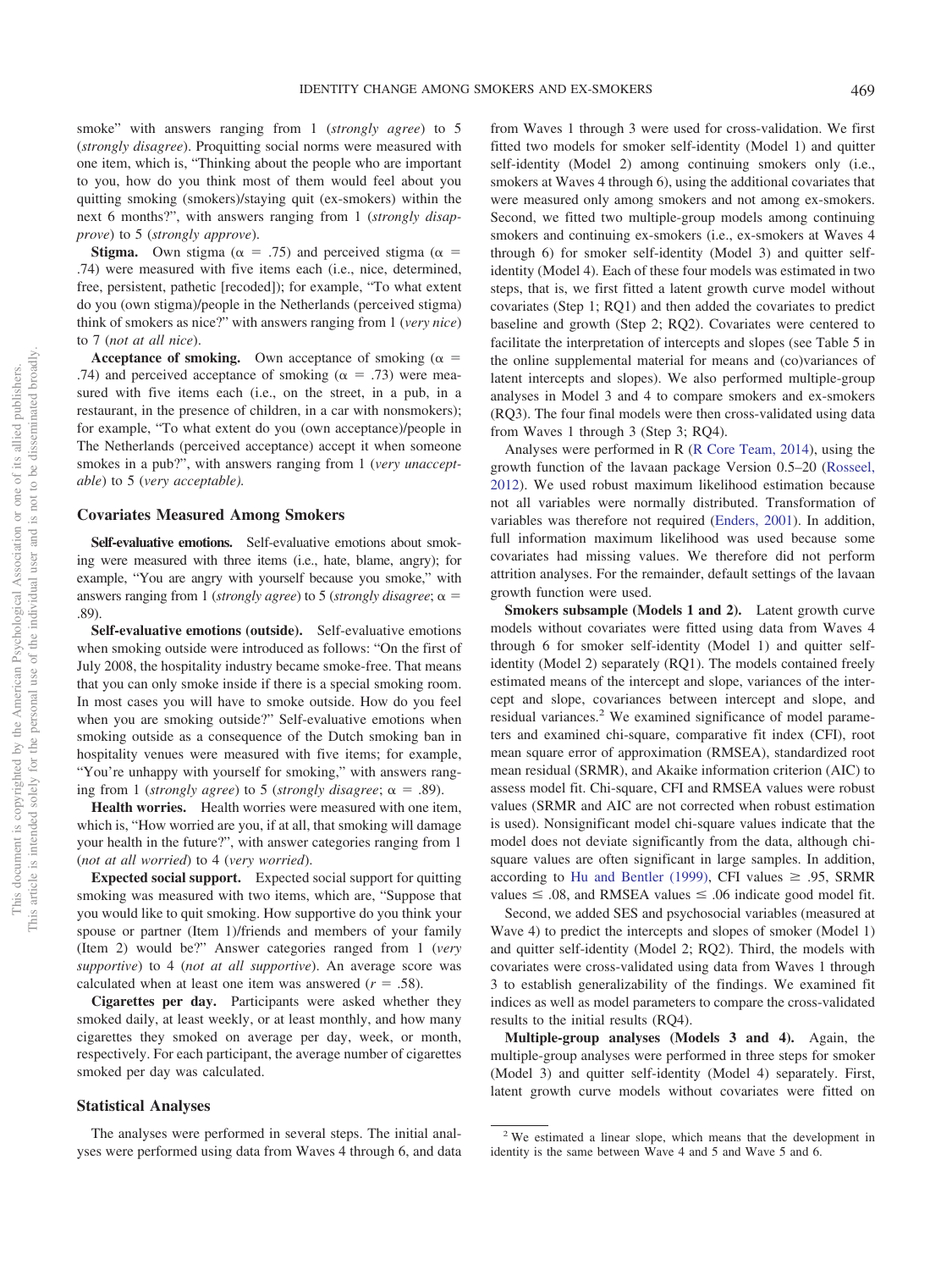Waves 4 through 6 (RQ1), and then multiple-group analyses were performed for smokers and ex-smokers (RQ3). We started with the most complex model without any equality restrictions between groups. In line with the smokers-only analyses, this model contained freely estimated model parameters (multiple-group Model 0; MG0). We then applied between-groups equality restrictions on the intercept variances (MG1), slope variances (MG2), intercept/ slope covariances (MG3), residual variances of manifest identity variables (MG4), mean intercept (MG5) and mean slope (MG6). As these models were nested, we used chi-square difference tests and AIC to examine whether model fit decreased significantly with more restrictive models, compared with the previous less restrictive model with adequate fit. Models were retained when chisquare difference tests yielded nonsignificant results. When the chi-square difference was marginally significant  $(p < .10)$  the more restrictive model was also rejected. Furthermore, models with lower AIC values were taken to be better-fitting.

Second, latent growth curve multiple-group models with covariates (MGC) were fitted with SES and psychosocial variables as time-invariant covariates, based on the best fitting model without covariates (RQ2). We fitted a baseline model without any between-groups equality restrictions on regression weights (i.e., configural invariance; MGC0) and then restricted regression weights to be equal across smokers and ex-smokers. We assessed model fit as we did for the models without covariates. Third, we cross-validated the final models for smoker (Model 3) and quitter self-identity (Model 4) using data from Waves 1 through 3 (RQ4).

#### **Results**

#### **Preliminary Analyses**

Bivariate correlations showed that both smoker and quitter self-identity were strongly and positively correlated between time points among smokers (see [Table 1;](#page-6-0) see Table 6 in the online supplemental material for correlations with covariates), suggesting that identity strength was relatively stable over time. Among ex-smokers, medium-sized and positive correlations were found between measurements one year apart (i.e., Waves 4 and 5, Waves 5 and 6), but (as might be expected) correlations between Wave 4 and 6 were weaker for both smoker and quitter self-identity. Furthermore, mean scores suggested that smoker self-identity increased slightly among smokers and decreased slightly among ex-smokers from Wave 5 to Wave 6. Unexpectedly, quitter selfidentity appeared relatively stable among smokers and ex-smokers. After the preliminary analyses, we fitted two models among smokers (Model 1 and 2 for smoker and quitter self-identity, respectively), followed by two multiple-group models among smokers and ex-smokers (Model 3 and 4 for smoker and quitter selfidentity, respectively).

#### **Smokers Subsample: Models 1 and 2**

#### **Smoker self-identity among smokers (Model 1).**

*Growth model without covariates.* The model without covariates fitted the data very well (see [Table 2\)](#page-7-0). Model chi-square was significant, but this is common in larger samples,  $\chi^2(1) = 4.52$ ,  $p = 0.03$ . The mean value of the intercept was significant (3.11,  $p <$ .001) and had significant variance (.61,  $p < .001$ ), indicating that baseline smoker self-identity differed among smokers. Furthermore, the significant mean slope indicated that smoker selfidentity increased over time  $(.04, p = .01)$ , and the slope variance was significant  $(.05, p = .03)$ , indicating variability in smoker self-identity growth. Moreover, the negative covariance between the intercept and slope  $(-.07, p = .04)$  indicated that stronger baseline smoker self-identities were associated with decreases in smoker self-identities over time. Finally, residual variances of manifest variables were significant (all  $p$  values  $\leq$  .001).

*Prediction of smoker self-identity baseline and growth.* The model with covariates did not deviate significantly from the data,  $\chi^2(17) = 21.46$ ,  $p = .21$ , and showed good fit (see [Table 2\)](#page-7-0). As expected, stronger baseline smoker self-identity (i.e., higher intercepts) was associated with lower SES (vs. middle and higher SES), more positive attitudes toward smoking, more negative attitudes toward quitting, less negative self-evaluative emotions about smoking in general and when smoking outside, less health worries, less own stigma, stronger own acceptance of smoking, and more cigarettes smoked per day (see [Table 3\)](#page-8-0).

As expected, smoker self-identity increased over time among lower SES smokers (vs. higher SES). In addition, two effects emerged that were contrary to our expectations (but these effects were not replicated in the cross-validation): Smoker self-identity

<span id="page-6-0"></span>Table 1

*Descriptive Statistics and Correlations of Smoker Self-Identity (N<sub>Smokers</sub> = 742; N<sub>Ex-Smokers</sub> = 201)* and Quitter Self-Identity ( $N_{Smokes} = 674$ ;  $N_{Ex-Smokes} = 195$ ) at Waves 4, 5, and 6

|                           |           | Smoker   |          |        | Ex-smoker  |                 |          |        |
|---------------------------|-----------|----------|----------|--------|------------|-----------------|----------|--------|
| Self-identity and<br>wave | M(SD)     | Wave 4   | Wave 5   | Wave 6 | M(SD)      | Wave 4          | Wave 5   | Wave 6 |
| Smoker                    |           |          |          |        |            |                 |          |        |
| Wave 4                    | 3.12(.91) |          |          |        | 1.51(.74)  |                 |          |        |
| Wave 5                    | 3.11(.93) | $.64***$ |          |        | 1.50(.70)  | $.46***$        |          |        |
| Wave 6                    | 3.20(.91) | $.57***$ | $.60***$ |        | 1.35(.67)  | $.13^{+}$       | $.32***$ |        |
| Ouitter                   |           |          |          |        |            |                 |          |        |
| Wave 4                    | 2.76(.96) |          |          |        | 4.48(.75)  |                 |          |        |
| Wave 5                    | 2.76(.97) | $.62***$ |          |        | 4.43(0.77) | $.36***$        |          |        |
| Wave 6                    | 2.73(.99) | $.59***$ | $.62***$ |        | 4.52(.82)  | $.14^{\dagger}$ | $.34***$ |        |
|                           |           |          |          |        |            |                 |          |        |

 $\frac{p}{p}$  < .10.  $\frac{p}{p}$  < .001.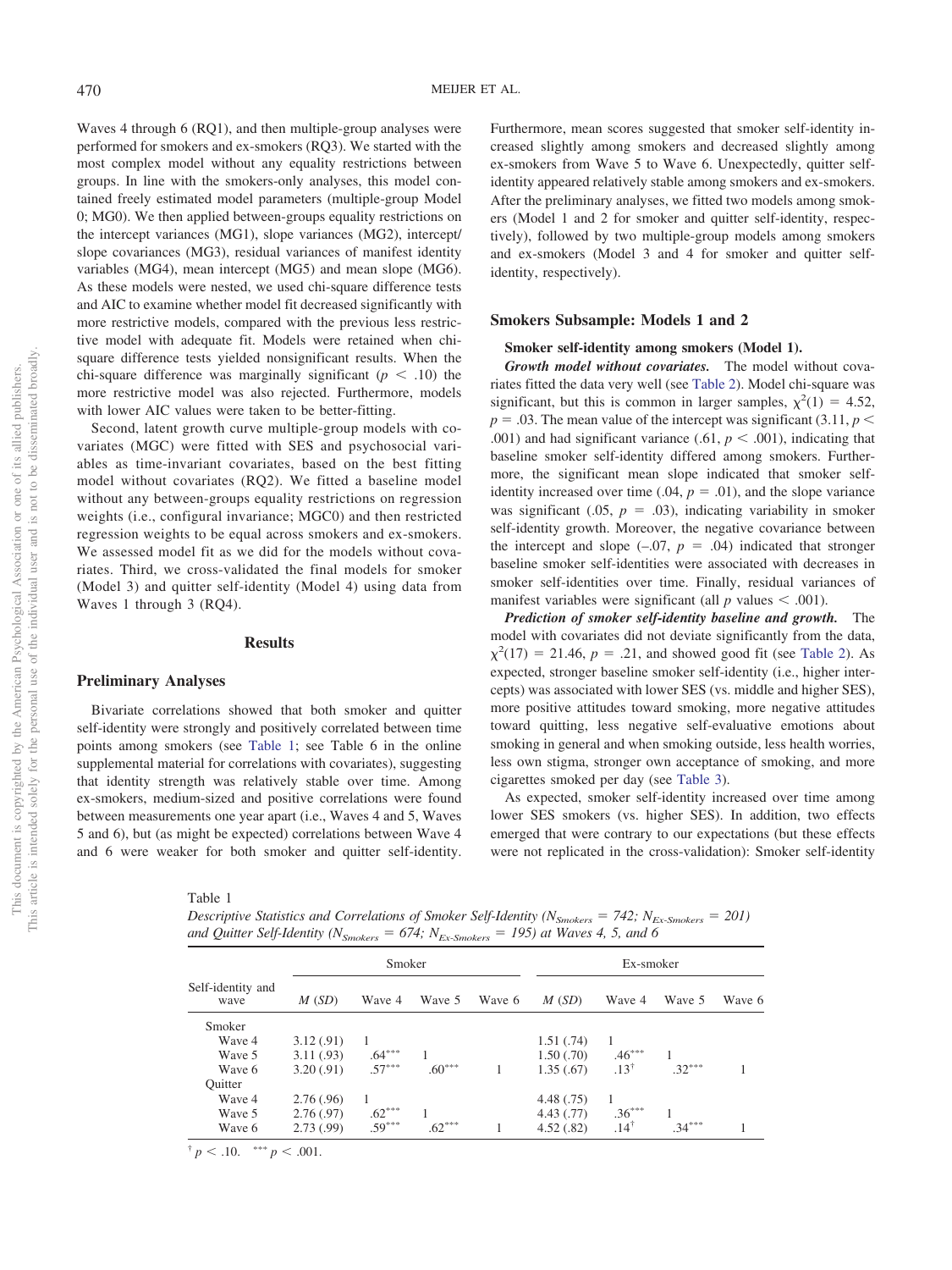<span id="page-7-0"></span>Table 2

*Fit of Latent Growth Curve Models for Smoker Self-Identity (Model 1; N* - *742) and Quitter Self-Identity (Model 2; N* - *674) Among Smokers Only*

|                          | Fit measure |         |      |              |             |  |
|--------------------------|-------------|---------|------|--------------|-------------|--|
| Model                    | df          |         | CFI  | <b>RMSEA</b> | <b>SRMR</b> |  |
| 1: Smoker self-identity  |             |         |      |              |             |  |
| Without covariates       |             | $4.52*$ | .991 | .069         | .016        |  |
| With covariates          | 17          | 21.46   | .996 | .019         | .009        |  |
| 2: Quitter self-identity |             |         |      |              |             |  |
| Without covariates       |             | .31     | 1.00 | .00          | .004        |  |
| With covariates          | 17          | 13.60   | 1.00 | .000         | .007        |  |
|                          |             |         |      |              |             |  |

*Note.*  $CFI = \text{comparative fit index; RMSEA = root mean square error of$ approximation; SRMR = standardized root mean residual.<br> $\binom{*}{}$   $\leq$  05  $p < .05$ .

decreased among smokers with more negative attitudes toward quitting and less negative self-evaluative emotions about smoking.

*Cross-validation.* Cross-validation showed that the final model generalized well. The cross-validated model did not deviate significantly from the data,  $\chi^2(17) = 19.97$ ,  $p = .28$  and other fit indices confirmed good fit (CFI = .997, RMSEA = .016, SRMR = .011). Results of the cross-validated model were similar to the initial results with regard to prediction of the intercept. However, the association between the intercept and own acceptance became marginally significant, and associations with SES (higher vs. lower, middle vs. lower) and own stigma became nonsignificant. None of the predictors of the slope that were found in Waves 4 through 6 were found, but a significant effect of expected support emerged, such that smoker self-identity decreased among smokers who expected more support for quitting  $(b = -.05, \beta = -.15, p = .02)$ . In sum, both the initial and cross-validated model showed that stronger baseline smoker self-identity was associated with more positive attitudes toward smoking, more negative attitudes toward quitting, less negative selfevaluative emotions in general and when smoking outside, and less health worries. However, the effects of SES were only found in the initial analyses.

#### **Quitter self-identity among smokers (Model 2).**

*Growth model without covariates.* The model without covariates showed good fit (see [Table 2\)](#page-7-0) and did not deviate significantly from the data,  $\chi^2(1) = .31$ ,  $p = .58$ . The mean value of the intercept was significant  $(2.76, p < .001)$  and had significant variance  $(.63, p < .001)$ . The mean slope was nonsignificant  $(-.02,$  $p = .39$ ), but the slope variance was marginally significant (.06,  $p = .06$ ), indicating some variability in change in quitter selfidentity. Finally, the covariance between intercept and slope was nonsignificant  $(-.05, p = .16)$  and residual variance of manifest variables were significant (all  $p$  values  $\leq .001$ ).<sup>3</sup>

*Prediction of quitter self-identity baseline and growth.* The model with covariates did not deviate significantly from the data,  $\chi^2(17) = 13.60, p = .70$  and showed almost perfect fit (see [Table](#page-7-0) [2\)](#page-7-0). As expected, stronger baseline quitter self-identity was significantly associated with more negative attitudes toward smoking, more positive attitudes toward quitting, more negative selfevaluative emotions about smoking, more health worries, and fewer cigarettes smoked per day (see [Table 3\)](#page-8-0).

Moreover, and as expected, quitter self-identity increased over time among higher SES smokers (vs. lower SES). In addition, two effects emerged that were contrary to our expectations: quitter self-identity increased over time among smokers with less negative self-evaluative emotions about smoking and among smokers with less own stigma (but the latter effect was not replicated in the cross-validation).

*Cross-validation.* Cross-validation showed that the final model generalized well (CFI = .959, RMSEA = .048, SRMR = .018). Model chi-square was significant, but this is common is large samples,  $\chi^2(17) = 41.23$ ,  $p = .001$ . Cross-validated results were very similar to the initial results. However, the unexpected effect of own stigma on the slope was no longer significant. In addition, in the cross-validated model quitter self-identity at baseline was stronger when smokers experienced more negative self-evaluative emotions when smoking outside ( $b = -.14$ ,  $\beta = -.14$ ,  $p = .03$ ), or were less accepting of smoking  $(b = -.15, \beta = -.14, p = .01)$ . In addition, quitter self-identity increased over time among middle (vs. lower) SES smokers ( $b = .13$ ,  $\beta = .14$ ,  $p = .049$ ). In sum, in both the initial and cross-validation analyses, stronger baseline quitter self-identities were associated with more negative attitudes toward smoking, more positive attitudes toward quitting, more negative self-evaluative emotions, more health worries and less own acceptance of smoking. In addition, both the initial and cross-validated model showed that quitter self-identity increased over time among higher SES smokers compared with lower SES smokers.

#### **Multiple-Group Analyses: Models 3 and 4**

**Smoker self-identity among smokers and ex-smokers (Model 3).** *Growth model without covariates.* We first performed multiple-group analyses on the model without covariates (see Table 7A in the online supplemental material). Equality restrictions could be applied to the intercept variances (MG1) without significantly decreasing model fit compared to MG0. However, other between-groups equality restrictions decreased model fit. The final model (MG1) had good fit (CFI = .990, RMSEA = .060,  $SRMR = .037$ ). As expected, in the final model (MG1) smokers had a higher mean smoker self-identity intercept  $(3.10, p < .001)$ than ex-smokers  $(1.52, p \leq .001)$ . Furthermore, and as expected, smoker self-identity increased over time among smokers  $(.04, p =$ .01) whereas it decreased among ex-smokers  $(-.07, p = .04)$ . Intercept variances were significant in both groups  $(.56, p < .001)$ . Moreover, the slope variance was significant among ex-smokers  $(0.17, p \le 0.001)$  but not among smokers  $(0.04, p = 0.12)$ . Finally, the covariance between the intercept and slope was significant and negative among ex-smokers  $(-.25, p < .001)$  but not among smokers  $(-.05, p = .13)$ . As such, smoker self-identities decreased among ex-smokers who identified more with smoking at baseline.

*Prediction of smoker self-identity baseline and growth.* Fit measures indicated that the final model with covariates (MGC4), based on MG1, fitted the data very well (CFI  $= .997$ , RMSEA  $=$ .013, SRMR = .014; see Table 7B in the online supplemental material). Despite the large sample, the model did not deviate significantly from the data,  $\chi^2(35) = 37.98$ ,  $p = .34$ .

<sup>&</sup>lt;sup>3</sup> Because the mean slope, slope variance and latent covariance were nonsignificant, we also fitted a model without a slope. Although this model had adequate fit, it did not fit the data as well as the model that included a latent slope.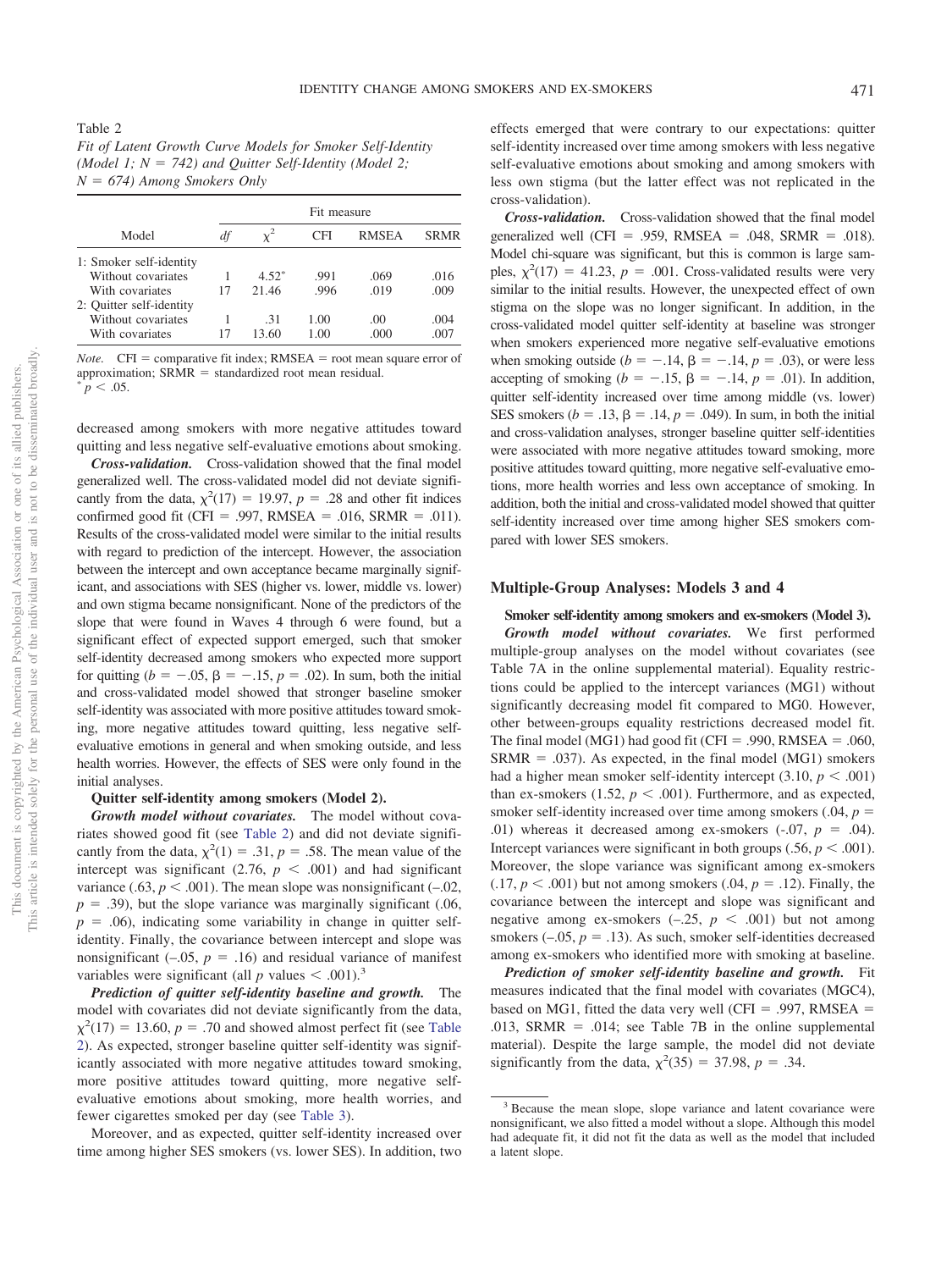<span id="page-8-0"></span>Table 3

| Predictors of Intercepts and Slopes of Smoker Self-Identity (Model 1; $N = 742$ ) and Ouitter |  |
|-----------------------------------------------------------------------------------------------|--|
| Self-Identity (Model 2; $N = 674$ ) Among Smokers Only: Final Latent Growth Curve Models      |  |
| With Covariates                                                                               |  |

|                                  | Smoker self-identity<br>(Model 1) |                  | Quitter self-identity<br>(Model 2) |              |
|----------------------------------|-----------------------------------|------------------|------------------------------------|--------------|
|                                  | $b$ (SE)                          | β                | $b$ (SE)                           | β            |
|                                  |                                   |                  | Intercept                          |              |
| SES (middle vs. low)             | $-.19(.05)$ ***                   | $-.12***$        | .02(.06)                           | .01          |
| SES (high vs. low)               | $-.17(.07)^*$                     | $-.09*$          | .02(.08)                           | .01          |
| Negative attitude smoking        | $-.22(.05)$ ***                   | $-.19***$        | $.13(.05)^*$                       | $.11^{\ast}$ |
| Negative attitude quitting       | $.19(.04)$ ***                    | $.21***$         | $-.18(.05)$ ***                    | $-.18***$    |
| Self-evaluative emotions         | .19 $(.05)$ ***                   | $.24***$         | $-.34(.04)$ ***                    | $-.43***$    |
| Self-evaluative emotions outside | $.18(.07)$ **                     | $.16***$         | $-.05(.07)$                        | $-.04$       |
| Perceived health damage          | $-.05(.05)$                       | $-.04$           | .06(.05)                           | .05          |
| Health worries                   | $-.12(.05)^*$                     | $-.10*$          | $.17(.06)$ **                      | $.15***$     |
| Perceived prosmoking norms       | $-.05(.03)$                       | $-.07$           | .02(.03)                           | .03          |
| Perceived proquitting norms      | .01(.04)                          | $-.01$           | $-.01(.04)$                        | $-.01$       |
| Expected social support          | $.07(.03)^{†}$                    | $.07^{\dagger}$  | $-.01(.03)$                        | $-.02$       |
| Stigma own                       | $-.09(.03)^*$                     | $-.10*$          | .04(.04)                           | .04          |
| Stigma perceived                 | $.06(.03)^{†}$                    | $.08^{+}$        | $-.05(.03)^{†}$                    | $-.07+$      |
| Acceptance own                   | $.10(.05)^*$                      | $.08*$           | $-.09(.05)^{\dagger}$              | $-.08+$      |
| Acceptance perceived             | $-.06(.06)$                       | $-.04$           | .09(.06)                           | .06          |
| Cigarettes per day               | .01 $(.00)$ **                    | $.12***$         | $-.02(.00)$ ***                    | $-.15***$    |
|                                  |                                   | Slope            |                                    |              |
| SES (middle vs. low)             | $-.03(.04)$                       | $-.05$           | .04(.04)                           | .07          |
| SES (high vs. low)               | $-.10(.04)^*$                     | $-.15*$          | $.14(.05)$ **                      | $.20***$     |
| Negative attitude smoking        | $-.01(.03)$                       | $-.02$           | $-.02(.04)$                        | $-.05$       |
| Negative attitude quitting       | $-.07(.03)^*$                     | $-.20*$          | .05(.04)                           | .14          |
| Self-evaluative emotions         | $-.07(.03)^*$                     | $-.25*$          | $.09(.03)$ **                      | $.31***$     |
| Self-evaluative emotions outside | .05(.04)                          | .14              | $-.06(.04)$                        | $-.15$       |
| Perceived health damage          | .03(0.03)                         | .09              | $-.02(.03)$                        | $-.05$       |
| Health worries                   | $-.04(.04)$                       | $-.10$           | .01(.04)                           | .03          |
| Perceived prosmoking norms       | .02(.02)                          | .09              | $-.01(.02)$                        | $-.05$       |
| Perceived proquitting norms      | .00(.03)                          | .01              | .03(.03)                           | .10          |
| Expected social support          | $-.03$ $(.02)^{\dagger}$          | $-.09^{\dagger}$ | .03(0.02)                          | .08          |
| Stigma own                       | $.04(.02)^{T}$                    | $.13^{+}$        | $-.06(.03)^*$                      | $-.18*$      |
| Stigma perceived                 | $-.01(.02)$                       | $-.05$           | .04(.02)                           | .12          |
| Acceptance own                   | $-.06(.03)^{†}$                   | $-.15^{\dagger}$ | .02(.04)                           | .04          |
| Acceptance perceived             | .03(0.03)                         | .08              | $-.04(.04)$                        | $-.09$       |
| Cigarettes per day               | .00(.00)                          | $-.02$           | .00(.00)                           | .05          |

 $Note.$   $SES = socioeconomic status.$ 

*Note.* SES = socioeconomic status.<br>
<sup>†</sup> *p* < .10. \* *p* < .05. \*\* *p* < .01. \*\*\* *p* < .001.

All associations with the intercept (i.e., baseline identity) were in the expected direction. Among both smokers and ex-smokers, smoker self-identity was significantly stronger at baseline among those with lower SES (vs. middle SES), and when attitudes toward smoking were more positive (see [Table 4\)](#page-9-0). In addition, lower SES smokers (but not ex-smokers) had stronger baseline smoker self-identities than higher SES smokers, and smokers with more negative attitudes toward quitting, less perceived health damage and less own stigma had stronger baseline smoker self-identities. Ex-smokers (but not smokers) with more negative attitudes toward quitting had stronger baseline smoker self-identities.

Furthermore, and as expected, smoker self-identity decreased over time among both smokers and ex-smokers with higher SES (vs. lower SES). Moreover, smoker self-identity decreased among ex-smokers (but not smokers) who perceived more health damage and proquitting norms. In addition, four unexpected findings emerged (but all except one were not replicated in the cross-validation analyses): In both groups, smoker self-identity decreased with more negative attitudes toward quitting and increased with more own stigma. In addition, smoker self-identity decreased among smokers who were more accepting of smoking, and increased among ex-smokers who held more negative attitudes toward smoking.

*Cross-validation.* Cross-validation of the final MGC showed that the model generalized well. Specifically, the cross-validated model did not deviate significantly from the data despite the large sample size,  $\chi^2(36) = 40.25$ ,  $p = .29$  and other fit measures confirmed good fit (CFI = .995, RMSEA = .018, SRMR = .015).4 Cross-validated results showed similar associations between covariates and the intercepts as were found in the initial analyses, although higher SES did not predict lower baseline smoker self-identity among smokers. However, no predictors of the smoker self-identity slope were found, except for the unex-

<sup>4</sup> The slope variance was set to zero among ex-smokers because it was negative in the original cross-validated model.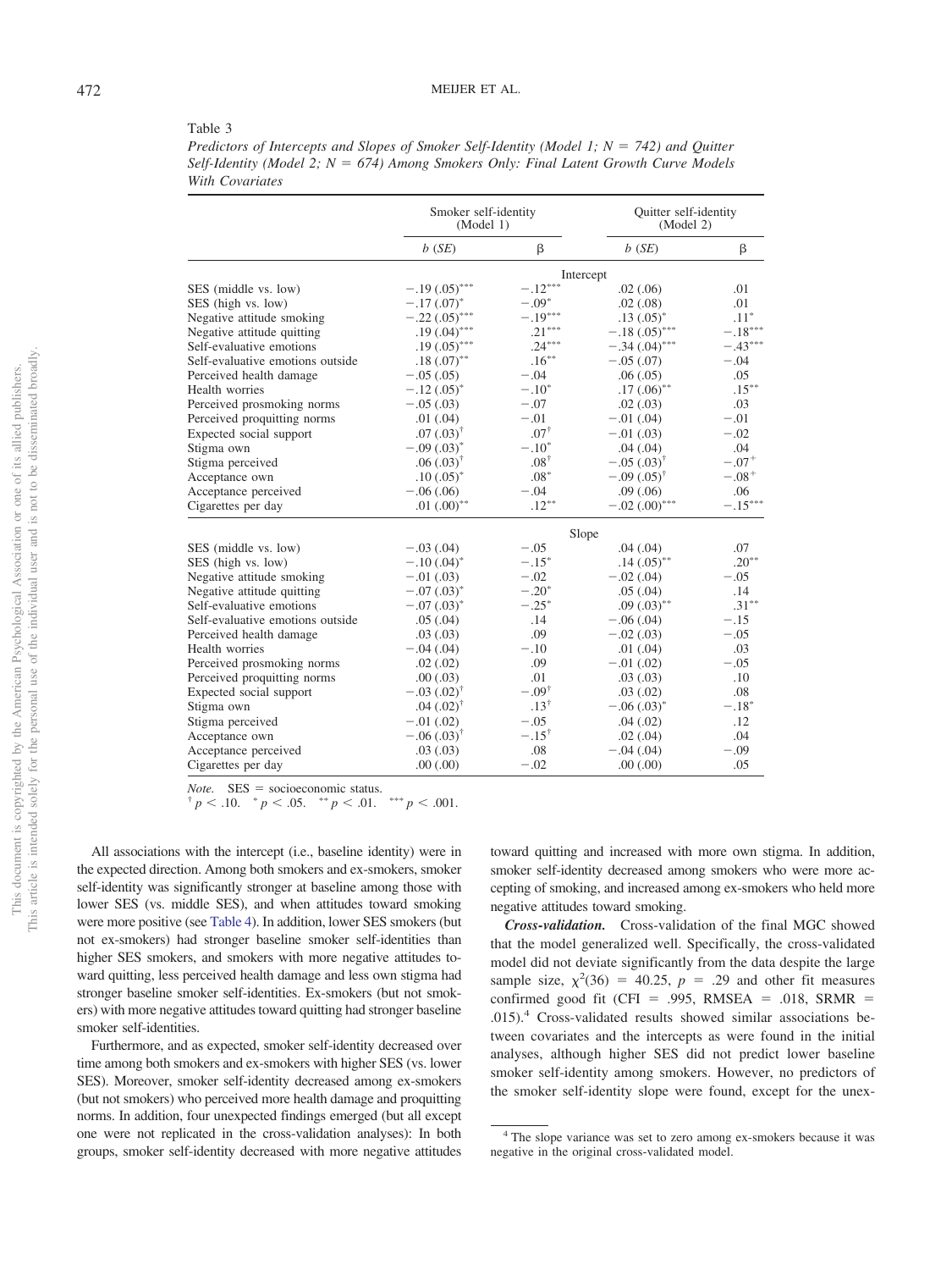<span id="page-9-0"></span>

|--|--|

|                                         | <b>Smokers</b>            |                       | Ex-smokers              |                   |  |  |
|-----------------------------------------|---------------------------|-----------------------|-------------------------|-------------------|--|--|
|                                         | b(SE)                     | β                     | b(SE)                   | β                 |  |  |
|                                         | Intercept                 |                       |                         |                   |  |  |
| SES (middle vs. low) <sup>a</sup>       | $-.15(.05)$ **            | $-.10**$              | $-.15(.05)$ **          | $-.11^{\ast\ast}$ |  |  |
| SES (high vs. low)                      | $-.15(.07)^*$             | $-.08*$               | .05(.09)                | .03               |  |  |
| Negative attitude smoking <sup>a</sup>  | $-.31(.04)$ ***           | $-.28^{\ast\ast\ast}$ | $-.31(.04)$ ***         | $-.35***$         |  |  |
| Negative attitude quitting              | .30 $(.04)^{***}$         | $.31***$              | .43 $(.08)$ ***         | $.35***$          |  |  |
| Perceived health damage                 | $-.13(.05)$ <sup>**</sup> | $-.12**$              | $.13$ $(.07)^{\dagger}$ | $.14^{+}$         |  |  |
| Perceived prosmoking norms              | $-.01(.03)$               | $-.01$                | $-.07(.04)^{\dagger}$   | $-.10^{+}$        |  |  |
| Perceived proquitting norms             | $-.02(.04)$               | $-.02$                | $.08(.05)^{+}$          | $.10^{\dagger}$   |  |  |
| Stigma own                              | $-.15(.04)$ ***           | $-.17***$             | $-.02(.05)$             | $-.03$            |  |  |
| Stigma perceived                        | .04(.03)                  | .05                   | $-.06(.05)$             | $-.08$            |  |  |
| Acceptance own                          | .24 $(.05)$ ***           | $.21***$              | $-.04(.08)$             | $-.04$            |  |  |
| Acceptance perceived <sup>a</sup>       | $-.10(.05)^{\dagger}$     | $-.07^{\dagger}$      | $-.10(.05)^{+}$         | $-.09^{\dagger}$  |  |  |
|                                         | Slope                     |                       |                         |                   |  |  |
| SES (middle vs. low) <sup>a</sup>       | $-.03(.03)$               | $-.06$                | $-.03(.03)$             | $-.04$            |  |  |
| SES (high vs. low) <sup>a</sup>         | $-.14(.04)$ ***           | $-.22***$             | $-.14(.04)$ ***         | $-.19***$         |  |  |
| Negative attitude smoking               | $-.02(.03)$               | $-.06$                | $.14(.04)$ ***          | $.29***$          |  |  |
| Negative attitude quitting <sup>a</sup> | $-.09(.03)$ **            | $-.28***$             | $-.09(.03)$ **          | $-.13***$         |  |  |
| Perceived health damage                 | .03(0.03)                 | .09                   | $-.12(.05)^*$           | $-.25*$           |  |  |
| Perceived prosmoking norms <sup>a</sup> | .02(.02)                  | .09                   | .02(.02)                | .06               |  |  |
| Perceived proquitting norms             | .00(.03)                  | .01                   | $-.10(.04)$ **          | $-.22**$          |  |  |
| Stigma own <sup>a</sup>                 | $.04(.02)^*$              | $.13*$                | $.04(.02)^*$            | $.09*$            |  |  |
| Stigma perceived <sup>a</sup>           | $-.01(.02)$               | $-.04$                | $-.01(.02)$             | $-.02$            |  |  |
| Acceptance own                          | $-.08(.03)$ **            | $-.20**$              | $.10(.04)^*$            | $.19*$            |  |  |
| Acceptance perceived <sup>a</sup>       | $.05(.03)^{\dagger}$      | $.12^{\dagger}$       | $.05(.03)^{†}$          | $.09^{+}$         |  |  |

*Predictors of Intercepts and Slopes of Smoker Self-Identity Among Smokers (N = 742) and* Ex-Smokers (N = 201): Final Latent Growth Curve Model With Covariates (Model 3)

*Note.* SES = socioeconomic status.<br><sup>a</sup> Equal between groups.

 $\frac{p}{p}$  < .10.  $\frac{*}{p}$  < .05.  $\frac{*}{p}$  < .01.  $\frac{***}{p}$  < .001.

pected association between more negative attitude toward smoking and increasing smoker self-identity among ex-smokers. In sum, both the initial and cross-validated model showed that, among smokers and ex-smokers, baseline smoker self-identities were stronger among those with lower SES (vs. middle SES), more positive attitudes toward smoking and more negative attitudes toward quitting. Moreover, smokers (but not ex-smokers) identified more strongly with smoking at baseline when they perceived less health damage and had less own stigma and more own acceptance of smoking. With regard to prediction of the slope, only the contrary finding that smoker self-identity increased over time among ex-smokers with more negative attitudes toward smoking was found in both the initial and cross-validation analyses.

### **Quitter self-identity among smokers and ex-smokers (Model 4).**

*Growth model without covariates.* We first performed multiple-group analyses on the model without covariates (see Table 8A in the online supplementary material). In contrast to results for smoker self-identity, MG6 showed the best fit with the data (CFI =  $1.00$ , RMSEA =  $.000$ , SRMR =  $.021$ ). Slope variances, latent covariances, residual variances and mean slopes were equal between groups, and intercept variances and mean intercepts were freely estimated. As expected, smokers had a lower mean quitter self-identity intercept  $(2.75, p \lt .001)$  than ex-smokers  $(4.49, p < .001)$ . Intercept variances were significant among smokers (.65,  $p < .001$ ) and ex-smokers (.27,  $p < .001$ ). Unexpectedly, the mean slope of quitter self-identity was nonsignificant

in both groups  $(-.01, p = .65)$ . However, the slope variance was significant in both groups  $(0.08, p \le 0.01)$ , indicating individual variability in development of quitter self-identity. Moreover, the covariance between the intercept and slope was significant and negative in both groups  $(-.07, p = .02)$ , such that quitter selfidentity decreased over time among those with stronger quitter self-identities at baseline.

*Prediction of quitter self-identity baseline and growth.* Fit measures indicated that the final model with covariates (MGC4), which was based on MG6, fitted the data very well (CFI  $= 1.00$ ,  $RMSEA = .000$ ,  $SRMR = .012$ ; see Table 8B in the online supplementary material). Despite the large sample, the model did not deviate significantly from the data,  $\chi^2(43) = 32.78$ ,  $p = .87$ .

In line with expectations, results showed that in both groups more negative attitudes toward smoking were associated with stronger baseline quitter self-identity, and more negative attitudes toward quitting were associated with weaker baseline quitter identities in both groups (see [Table 5\)](#page-10-0). Furthermore, and also as expected, smokers (but not ex-smokers) with more perceived health damage, more own stigma, and less own acceptance of smoking had stronger baseline quitter self-identities. Finally, we found an unexpected effect of perceived acceptance on the intercept in both groups, but this effect was due to suppression (specifically, quitter self-identity at baseline appeared stronger when perceived acceptance was higher, but this effect turned into the expected direction when only perceived acceptance was used to predict the intercept and slope,  $b = -.12$ ,  $\beta = -.14$ ,  $p = .02$ ).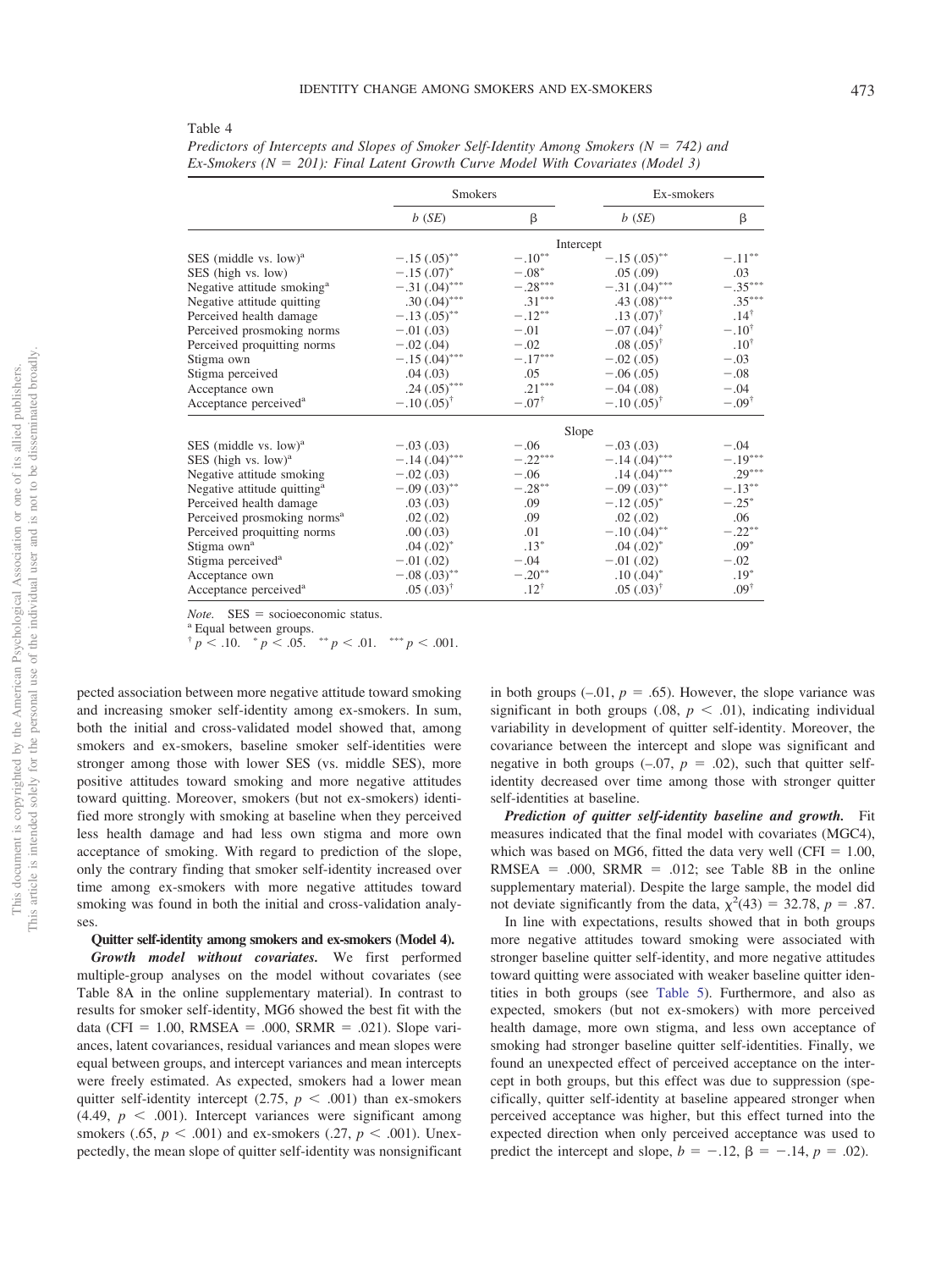#### <span id="page-10-0"></span>Table 5

| Predictors of Intercepts and Slopes of Quitter Self-Identity Among Smokers ( $N = 674$ ) and |  |  |
|----------------------------------------------------------------------------------------------|--|--|
| Ex-Smokers ( $N = 195$ ): Final Latent Growth Curve Model With Covariates (Model 4)          |  |  |

|                                          | Smokers               |                  | Ex-smokers            |                  |  |  |
|------------------------------------------|-----------------------|------------------|-----------------------|------------------|--|--|
|                                          | b(SE)                 | β                | b(SE)                 | β                |  |  |
|                                          |                       |                  | Intercept             |                  |  |  |
| SES (middle vs. low) <sup>a</sup>        | .07(.06)              | .05              | .07(.06)              | .07              |  |  |
| SES (high vs. low) <sup>a</sup>          | .08(.07)              | .04              | .08(.07)              | .08              |  |  |
| Negative attitude smoking <sup>a</sup>   | $.24(.04)$ ***        | $.21***$         | $.24(.04)$ ***        | $.36***$         |  |  |
| Negative attitude quitting               | $-.36(.05)$ ***       | $-.38***$        | $-.57(.08)$ ***       | $-.63***$        |  |  |
| Perceived health damage                  | $.16(.05)$ **         | $.15***$         | $-.02(.05)$           | $-.03$           |  |  |
| Perceived prosmoking norms <sup>a</sup>  | $-.02(.03)$           | $-.02$           | $-.02(.03)$           | $-.03$           |  |  |
| Perceived proquitting norms <sup>a</sup> | $-.03(.03)$           | $-.03$           | $-.03(.03)$           | $-.04$           |  |  |
| Stigma own                               | $.12(.04)$ **         | $.13***$         | $-.10(.06)^{\dagger}$ | $-.19^{\dagger}$ |  |  |
| Stigma perceived                         | $-.03(.04)$           | $-.04$           | .07(.05)              | .11              |  |  |
| Acceptance own                           | $-.24(.05)$ ***       | $-.21***$        | $-.03(.08)$           | $-.04$           |  |  |
| Acceptance perceived <sup>a</sup>        | $.12(.05)^*$          | $.09*$           | $.12(.05)^*$          | $.15*$           |  |  |
|                                          | Slope                 |                  |                       |                  |  |  |
| SES (middle vs. low)                     | .02(.04)              | .03              | $.15(.06)$ **         | $.27***$         |  |  |
| SES (high vs. low) <sup>a</sup>          | $.13(.04)$ **         | $.21***$         | $.13(0.04)$ **        | $.24***$         |  |  |
| Negative attitude smoking                | $-.01(.03)$           | $-.03$           | $-.16(.05)$ **        | $-.42**$         |  |  |
| Negative attitude quitting <sup>a</sup>  | $.09(.03)$ **         | $.29***$         | $.09(.03)$ **         | $.19***$         |  |  |
| Perceived health damage <sup>a</sup>     | .00(.02)              | .00              | .00(.02)              | .00              |  |  |
| Perceived prosmoking norms <sup>a</sup>  | .00(.02)              | $-.02$           | .00(.02)              | $-.02$           |  |  |
| Perceived proquitting norms <sup>a</sup> | $.06(.03)^*$          | $.19*$           | $.06(.03)^*$          | $.18*$           |  |  |
| Stigma own                               | $-.07(.03)$ **        | $-.21***$        | $-.01(.04)$           | $-.03$           |  |  |
| Stigma perceived <sup>a</sup>            | .02(.02)              | .09              | .02(.02)              | .08              |  |  |
| Acceptance own                           | .03(0.03)             | .08              | $-.13(.06)^*$         | $-.34*$          |  |  |
| Acceptance perceived <sup>a</sup>        | $-.05(.03)^{\dagger}$ | $-.12^{\dagger}$ | $-.05(.03)^{†}$       | $-.12^{\dagger}$ |  |  |

*Note.* SES = socioeconomic status.<br><sup>a</sup> Equal between groups.

 $\frac{p}{p}$  < .10.  $\frac{*}{p}$  < .05.  $\frac{*}{p}$  < .01.  $\frac{***}{p}$  < .001.

Results further showed, as expected, that in both groups quitter self-identity increased among higher SES participants (compared with lower SES), and when perceived proquitting norms were stronger. In addition, quitter self-identity increased among middle SES (vs. lower SES) ex-smokers, and among ex-smokers with less own acceptance of smoking, but this was not found among smokers. Finally, four unexpected effects were found, such that quitter self-identity increased among smokers and ex-smokers with more negative attitudes toward quitting, decreased among smokers with more own stigma, and decreased among ex-smokers with more negative attitudes toward smoking.

*Cross-validation.* Cross-validation showed that the model generalized well. Model chi-square was significant,  $\chi^2(43)$  =  $66.69$ ,  $p = .01$ , but this is common in larger samples. Importantly, fit measures indicated good fit (CFI = .973, RMSEA = .040,  $SRMR = .020$ ). Cross-validated results were similar to those found in the initial analyses. However, the positive association between own stigma and the quitter self-identity intercept became marginally significant among smokers, and the effects of SES (middle vs. lower) and own acceptance on the quitter self-identity slope became nonsignificant among ex-smokers. In addition, an effect of perceived prosmoking norms emerged in the crossvalidated model, such that stronger perceived prosmoking norms were associated with weaker baseline quitter self-identity (i.e., lower intercept) among smokers  $(b = -.10, \beta = -.14, p < .01)$ and ex-smokers ( $b = -.10$ ,  $\beta = -.15$ ,  $p < .01$ ). In sum, most associations with the intercept were replicated in the cross-

validation analyses; that is, stronger baseline quitter self-identity was associated with more negative attitudes toward smoking and more positive attitudes toward quitting among smokers and exsmokers, and with more perceived health damage and less own acceptance among smokers (but not ex-smokers). In addition, in both the initial and cross-validation analyses, quitter self-identity increased over time among those with higher SES (vs. lower SES), and among those who perceived stronger proquitting social norms. Finally, four unexpected effects on the slope were found in both the initial and cross-validation analyses.

#### **Discussion**

The current study is the first to longitudinally examine changes in smoker and quitter self-identity among a large sample of smokers and ex-smokers, and to investigate whether baseline identity and identity development could be predicted by SES and psychosocial factors. We used latent growth curve modeling as an advanced statistical technique to model and predict identity change, and then cross-validated the models to establish generalizability of the findings. Overall, results generalized well beyond the initial analyses to the cross-validation sample (RQ4).

Results confirmed that smokers perceive themselves more as smokers and less as quitters than do ex-smokers (RQ1). Furthermore, results provided new insights in identity change, showing that identification with smoking increases over time among smokers, whereas it decreases among ex-smokers, confirming the hy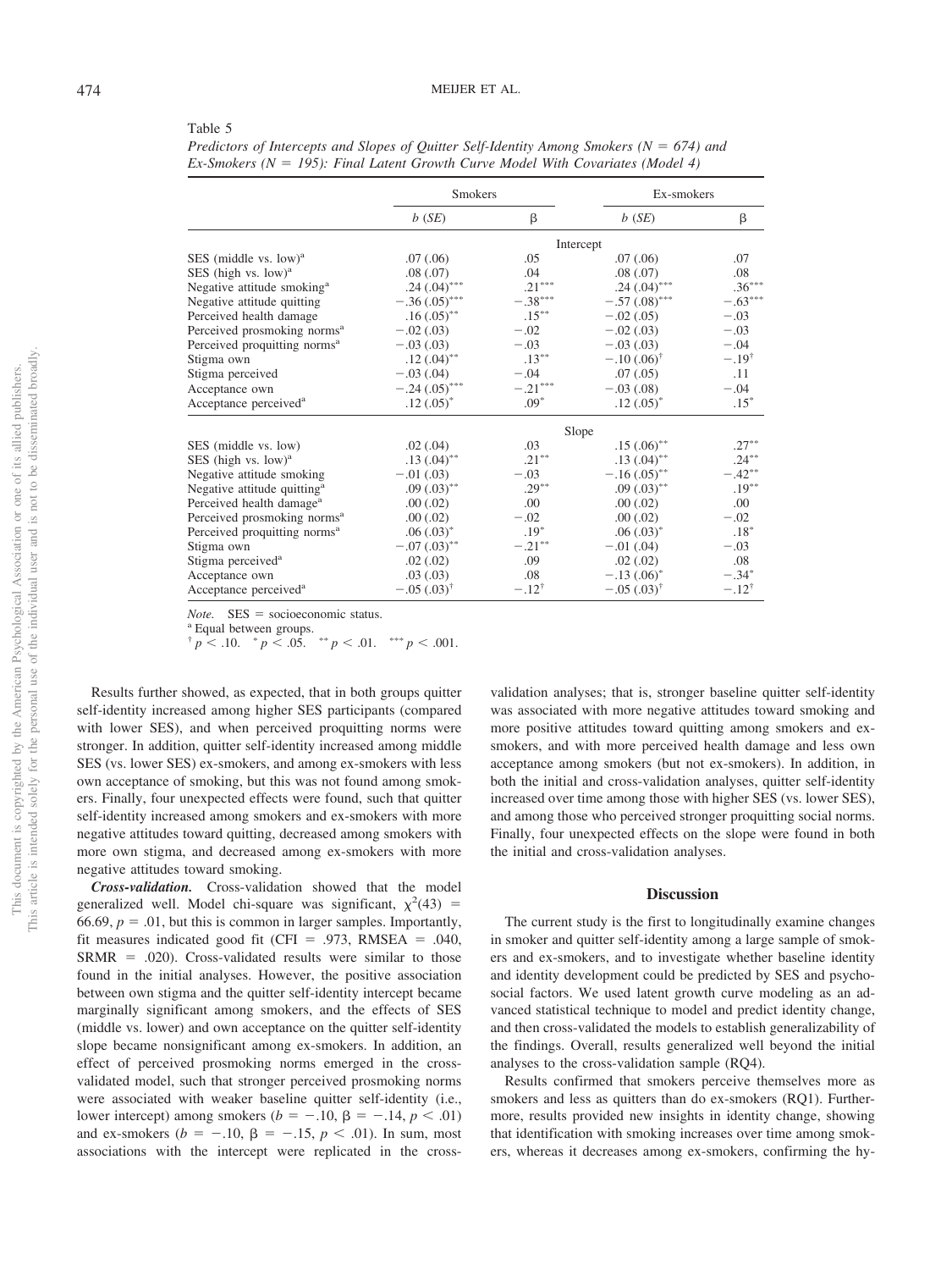potheses. Unexpectedly, average quitter self-identity does not change significantly over time among smokers and ex-smokers as groups, although the results showed individual variability in quitter self-identity change in both groups. As such, identification with quitting does change over time in individual smokers and exsmokers.

Furthermore, results showed that psychosocial factors are relevant for baseline identity and identity development (RQ2), even after controlling for smoking behavior. Perceived stigma was the only covariate that was unrelated to any outcome, and prosmoking social norms were only related to baseline quitter self-identity in the cross-validation sample. Socioeconomic status appears particularly important, as it is the only covariate that is associated with baseline identity and identity development among smokers and ex-smokers. Specifically, lower SES smokers (vs. middle and higher SES) and lower SES ex-smokers (vs. middle SES) identify more with smoking. In addition, smoker self-identities decrease and quitter self-identities increase over time among higher SES smokers and ex-smokers. This corresponds with previous work showing that lower SES smokers have more difficulty picturing themselves as nonsmokers than higher SES smokers [\(Meijer et al.,](#page-13-4) [2015\)](#page-13-4). Moreover, the current study extended these findings to ex-smokers, and also showed that higher SES smokers and exsmokers move away from smoking and toward quitting more quickly than their lower SES counterparts. In other words, smokerand quitter-identities appear more resistant to change among lower SES groups. Correspondingly, previous work shows that lower SES smokers are less likely to quit, have worse experiences with quitting, and relapse more often (e.g., [Fernandez et al., 2006;](#page-12-13) [Pisinger et al., 2011;](#page-13-20) [Reid et al., 2010;](#page-13-21) [Wetter et al., 2005\)](#page-14-7). In addition, people with lower SES backgrounds appear to have lower self-concept clarity in general than people with higher SES [\(Na,](#page-13-22) [Chan, Lodi-Smith, & Park, 2016\)](#page-13-22).

In addition to SES, only stronger perceived proquitting social norms are important for changes in identification with quitting over time among both smokers and ex-smokers (not taking contrary effects into account). Moreover, ex-smokers who perceive stronger proquitting norms identify less with smoking over time. The other psychosocial variables are not associated with identity change. The importance of proquitting social norms corresponds with recent models on social identity change in the context of recovery from addiction, which underscore that prorecovery social norms may facilitate increasing identification with recovery [\(Best](#page-12-10) [et al., 2015;](#page-12-10) [Frings & Albery, 2015\)](#page-12-9). Relatedly, work on identity compatibility shows that people more easily adopt new identities that fit in with their social environment [\(Iyer, Jetten, Tsivrikos,](#page-13-23) [Postmes, & Haslam, 2009\)](#page-13-23).

Results further showed that attitudes are consistently associated with baseline identities, but not with identity change. Specifically, more positive attitudes toward smoking and more negative attitudes toward quitting are associated with stronger smoker selfidentities and weaker quitter self-identities at baseline in both groups. This is in line with qualitative work that suggests that attitudes toward smoking and smoking-related self-perceptions are associated [\(Bottorff et al., 2000;](#page-12-5) [Brown, 1996;](#page-12-2) [Luck & Beagan,](#page-13-9) [2015;](#page-13-9) cf. [De Bruijn et al., 2012\)](#page-12-14). Importantly, although attitude and identity are clearly associated, a meta-analysis on self-identity and the theory of planned behavior showed that attitude and identity uniquely predict intentions to engage in health behavior [\(Rise,](#page-13-24)

[Sheeran, & Hukkelberg, 2010\)](#page-13-24), implying that attitude and identity are separate constructs.

Multiple-group analyses, comparing smokers and ex-smokers, further showed that own acceptance of smoking and perceived health damage are related to baseline identity among smokers only and to identity development among ex-smokers only, indicating that some correlates of identity differ before and after quitting smoking (RQ3). Notably, the identities as quitter and smoker have different roles among smokers and ex-smokers. The identity as a quitter likely is a possible self [\(Barreto & Frazier, 2012;](#page-12-4) [Markus &](#page-13-12) [Nurius, 1986\)](#page-13-12) for smokers and a current self for ex-smokers, whereas the identity as a smoker likely is a current self for smokers, and may be a past, current [\(Vangeli et al., 2010\)](#page-14-5), or (undesired) possible self for ex-smokers. Possible and current selves affect behavior differently. Possible selves are important guides for behavior, as people are motivated to achieve desired possible selves and avoid negative possible selves [\(Barreto &](#page-12-4) [Frazier, 2012;](#page-12-4) [Markus & Nurius, 1986\)](#page-13-12). Furthermore, people strive for a positive view of their current self and behave in line with strong current identities (e.g., [West, 2006\)](#page-14-0).

The smokers-only models (with additional covariates measured among smokers but not ex-smokers; Model 1 and 2) showed that smokers who experience more negative self-evaluative emotions about smoking and worry more about their future health have stronger quitter self-identities and weaker smoker self-identities. In addition, more negative self-evaluative emotions when smoking outside (as a consequence of the Dutch smoking ban in hospitality venues) and more expected support for quitting smoking are associated with weaker smoker self-identity.

Finally, we found a number of effects on identity development (i.e., slopes) that were unexpected and contrasted effects on baseline identity (i.e., intercepts), but many were not replicated in the cross-validation analyses. However, in both the initial and crossvalidation analyses, less negative self-evaluative emotions about smoking and less own smoker stigma were associated with increasing quitter self-identity among smokers, more negative attitudes toward smoking were associated with increasing smoker self-identity and decreasing quitter self-identity among exsmokers, and more negative attitudes toward quitting were associated with increasing quitter self-identity among smokers and ex-smokers. Future research is needed to assess replicability of these findings in other samples.

The current study has limitations. First, although the longitudinal design allowed for examination of (precedents of) identity change over time, analysis of subtler changes in identity was not possible due to the yearly interval between measurements. Moreover, finer-grained processes such as conflicts between identities and self-relevant situations (e.g., becoming pregnant) are likely to be relevant (cf. [Burke, 2006\)](#page-12-7). Weekly or daily measurements, for example through mobile phones (cf. [Scholz et al., 2016\)](#page-13-25), would allow for examination of such processes. Second, about a quarter of smokers undertook at least one unsuccessful quit attempt between the waves, and a very small minority of ex-smokers relapsed and quit again, which might have affected the findings. Weekly or daily measurements as described in the preceding text will further insight in this respect. Relatedly, we did not include people with changing smoking statuses across waves (e.g., someone who was a smoker, ex-smoker, and smoker at Waves 4 through 6, respectively) because this group would have been too heterogeneous to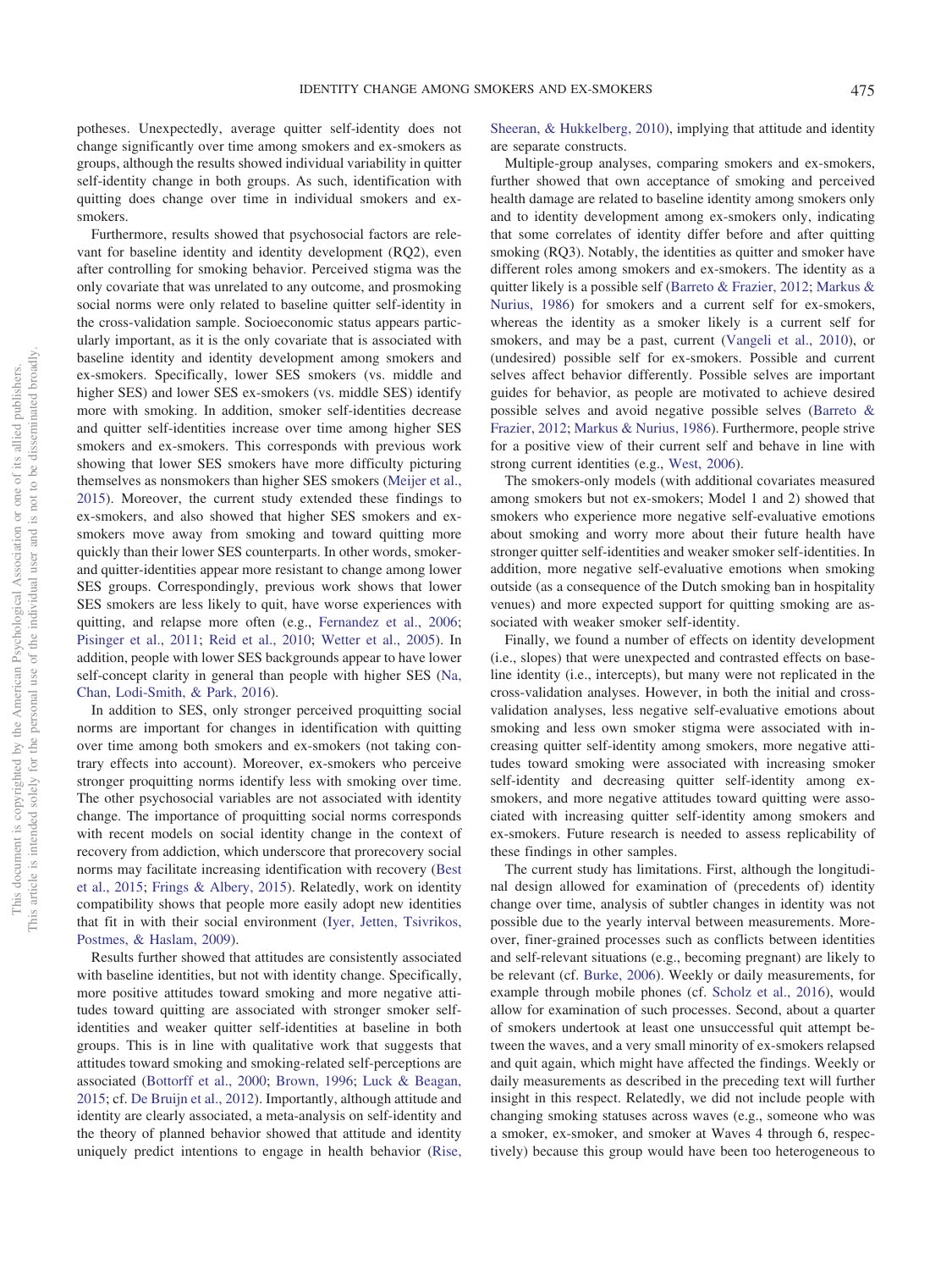draw reliable conclusions and an even larger sample than that used in the current study would be needed to enable analysis of specific subgroups. This approach, as well as selective attrition, may have affected representativeness, although the samples at each of the waves were representative of the Dutch population of smokers [\(Nagelhout et al., 2010,](#page-13-14) [2016\)](#page-13-15). Importantly, our approach ensured validity of responses over time, as current smoking status may affect the way people answer the questions. Third, the crossvalidation sample differed in some respects from the initial sample, which may explain why some findings were not confirmed in the cross-validation analyses. The cross-validation sample contained relatively few ex-smokers and more lower SES and slightly younger participants, and more ex-smokers in the cross-validation sample than in the initial sample relapsed between waves. Relatedly, although the majority of participants in the cross-validation sample were not included in the initial sample, 40% of participants in the cross-validation sample had also been part of the initial sample, such that, to some extent, the same participants were modeled. Fourth, the selection of psychosocial predictors was limited to factors that appeared relevant in previous work and were measured in the current study, but other factors may also be relevant (e.g., motives for smoking, self-efficacy). Fifth, income could have been used in addition to educational level to measure SES [\(Schaap, van Agt, & Kunst, 2008\)](#page-13-16), although educational level is a better indicator of risk of smoking than income [\(Schaap &](#page-13-26) [Kunst, 2009\)](#page-13-26). Finally, as is inevitable in large-scale longitudinal studies, identity constructs and most psychosocial variables were measured with only one to three items. However, this did enable us to include a wide range of psychosocial factors that appeared to be relevant in previous work, to explain and predict identity and changes in identity.

Notwithstanding these limitations, our results have important implications. The significance of SES (i.e., identity is more resistant to change among those with lower SES) suggests that efforts to strengthen identification with quitting and decrease identification with smoking should be aimed primarily at lower SES smokers and ex-smokers. Findings further suggest that strengthening social norms in favor of quitting may be a useful approach to influence identity, for example by adding such elements to mass media smoking cessation campaigns or (group) smoking cessation interventions. In addition, interventions could directly focus on facilitating identity change. Previous work suggests that interventions that use narratives [\(McAdams & McLean, 2013;](#page-13-27) [Parry,](#page-13-28) [Fowkes, & Thomson, 2001;](#page-13-28) [Pennebaker, 2004,](#page-13-29) [2010\)](#page-13-30) or avatars [\(Song, Kim, Kwon, & Jung, 2013\)](#page-13-31) may help smokers and exsmokers increase identification with quitting and decrease identification with smoking. There is evidence to suggest that quitter self-identity may be even more important as a target for such interventions than smoker self-identities, as quitter identities are more relevant for smoking cessation [\(Meijer et al., 2015,](#page-13-4) [2016,](#page-13-5) [2017\)](#page-13-6). Furthermore, because identity appears to be related to different factors among smokers and ex-smokers, identity interventions will need to be tailored to smoking status.

To conclude, this was the first large-scale longitudinal study to examine change, and predictors of change, in smoker and quitter self-identity among smokers and ex-smokers. Results showed that smoker and quitter self-identity differ between smokers and exsmokers, that identity can be predicted by SES and psychosocial constructs, and that processes with regard to changes in identity

may differ between smokers and ex-smokers. SES and perceived proquitting social norms appear particularly important for identity change among both smokers and ex-smokers, and should be taken into account when developing ways to facilitate identity change.

#### **References**

- <span id="page-12-4"></span>Barreto, M. L., & Frazier, L. D. (2012). Coping with life events through possible selves. *Journal of Applied Social Psychology, 42,* 1785–1810. <http://dx.doi.org/10.1111/j.1559-1816.2012.00918.x>
- <span id="page-12-10"></span>Best, D., Beckwith, M., Haslam, C., Alexander Haslam, S. A., Jetten, J., Mawson, E., & Lubman, D. I. (2015). Overcoming alcohol and other drug addiction as a process of social identity transition: The Social Identity Model of Recovery (SIMOR). *Addiction Research and Theory, 24*, 1–13.
- <span id="page-12-5"></span>Bottorff, J. L., Johnson, J. L., Irwin, L. G., & Ratner, P. A. (2000). Narratives of smoking relapse: The stories of postpartum women. *Research in Nursing & Health, 23,* 126 –134. [http://dx.doi.org/10.1002/](http://dx.doi.org/10.1002/%28SICI%291098-240X%28200004%2923:2%3C126::AID-NUR5%3E3.0.CO;2-2)  $(SICI)1098-240X(200004)23:2<126::AID-NUR5>3.0.CO;2-2$  $(SICI)1098-240X(200004)23:2<126::AID-NUR5>3.0.CO;2-2$
- <span id="page-12-2"></span>Brown, J. M. (1996). Redefining smoking and the self as a nonsmoker. *Western Journal of Nursing Research, 18,* 414 – 428. [http://dx.doi.org/](http://dx.doi.org/10.1177/019394599601800404) [10.1177/019394599601800404](http://dx.doi.org/10.1177/019394599601800404)
- <span id="page-12-7"></span>Burke, P. J. (2006). Identity change. *Social Psychology Quarterly, 69,* 81–96. <http://dx.doi.org/10.1177/019027250606900106>
- <span id="page-12-14"></span>De Bruijn, G. J., Verkooijen, K., De Vries, N. K., & Van den Putte, B. (2012). Antecedents of self-identity and consequences for action control: An application of the theory of planned behavior in the exercise domain. *Psychology of Sport and Exercise, 13,* 771–778. [http://dx.doi.org/10](http://dx.doi.org/10.1016/j.psychsport.2012.05.008) [.1016/j.psychsport.2012.05.008](http://dx.doi.org/10.1016/j.psychsport.2012.05.008)
- <span id="page-12-12"></span>Enders, C. K. (2001). The impact of nonnormality on full information maximum-likelihood estimation for structural equation models with missing data. *Psychological Methods, 6,* 352–370. [http://dx.doi.org/10](http://dx.doi.org/10.1037/1082-989X.6.4.352) [.1037/1082-989X.6.4.352](http://dx.doi.org/10.1037/1082-989X.6.4.352)
- <span id="page-12-13"></span>Fernández, E., Schiaffino, A., Borrell, C., Benach, J., Ariza, C., Ramon, J. M., . . . Kunst, A. (2006). Social class, education, and smoking cessation: Long-term follow-up of patients treated at a smoking cessation unit. *Nicotine & Tobacco Research, 8,* 29 –36. [http://dx.doi.org/10](http://dx.doi.org/10.1080/14622200500264432) [.1080/14622200500264432](http://dx.doi.org/10.1080/14622200500264432)
- <span id="page-12-11"></span>Fong, G. T., Cummings, K. M., Borland, R., Hastings, G., Hyland, A., Giovino, G. A.,... Thompson, M. E. (2006). The conceptual framework of the International Tobacco Control (ITC) policy evaluation project. *Tobacco Control, 15*(Suppl. 3), iii3–iii11. [http://dx.doi.org/10.1136/tc](http://dx.doi.org/10.1136/tc.2005.015438) [.2005.015438](http://dx.doi.org/10.1136/tc.2005.015438)
- <span id="page-12-9"></span>Frings, D., & Albery, I. P. (2015). The Social Identity Model of Cessation Maintenance: Formulation and initial evidence. *Addictive Behaviors, 44,* 35– 42. <http://dx.doi.org/10.1016/j.addbeh.2014.10.023>
- <span id="page-12-6"></span>Gibbons, F. X., & Eggleston, T. J. (1996). Smoker networks and the "typical smoker": A prospective analysis of smoking cessation. *Health Psychology, 15,* 469 – 477. [http://dx.doi.org/10.1037/0278-6133.15.6](http://dx.doi.org/10.1037/0278-6133.15.6.469) [.469](http://dx.doi.org/10.1037/0278-6133.15.6.469)
- <span id="page-12-0"></span>Hertel, A. W., & Mermelstein, R. J. (2012). Smoker identity and smoking escalation among adolescents. *Health Psychology, 31, 467-475*. [http://](http://dx.doi.org/10.1037/a0028923) [dx.doi.org/10.1037/a0028923](http://dx.doi.org/10.1037/a0028923)
- <span id="page-12-3"></span>Hertel, A. W., & Mermelstein, R. J. (2016). Smoker identity development among adolescents who smoke. *Psychology of Addictive Behaviors, 30,* 475– 483. <http://dx.doi.org/10.1037/adb0000171>
- <span id="page-12-8"></span>Hoek, J., Maubach, N., Stevenson, R., Gendall, P., & Edwards, R. (2013). Social smokers' management of conflicted identities. *Tobacco Control, 22,* 261–265. <http://dx.doi.org/10.1136/tobaccocontrol-2011-050176>
- <span id="page-12-1"></span>Høie, M., Moan, I. S., & Rise, J. (2010). An extended version of the theory of planned behavior: Prediction of intentions to quit smoking using past behavior as moderator. *Addiction Research and Theory, 18,* 572–585. <http://dx.doi.org/10.3109/16066350903474386>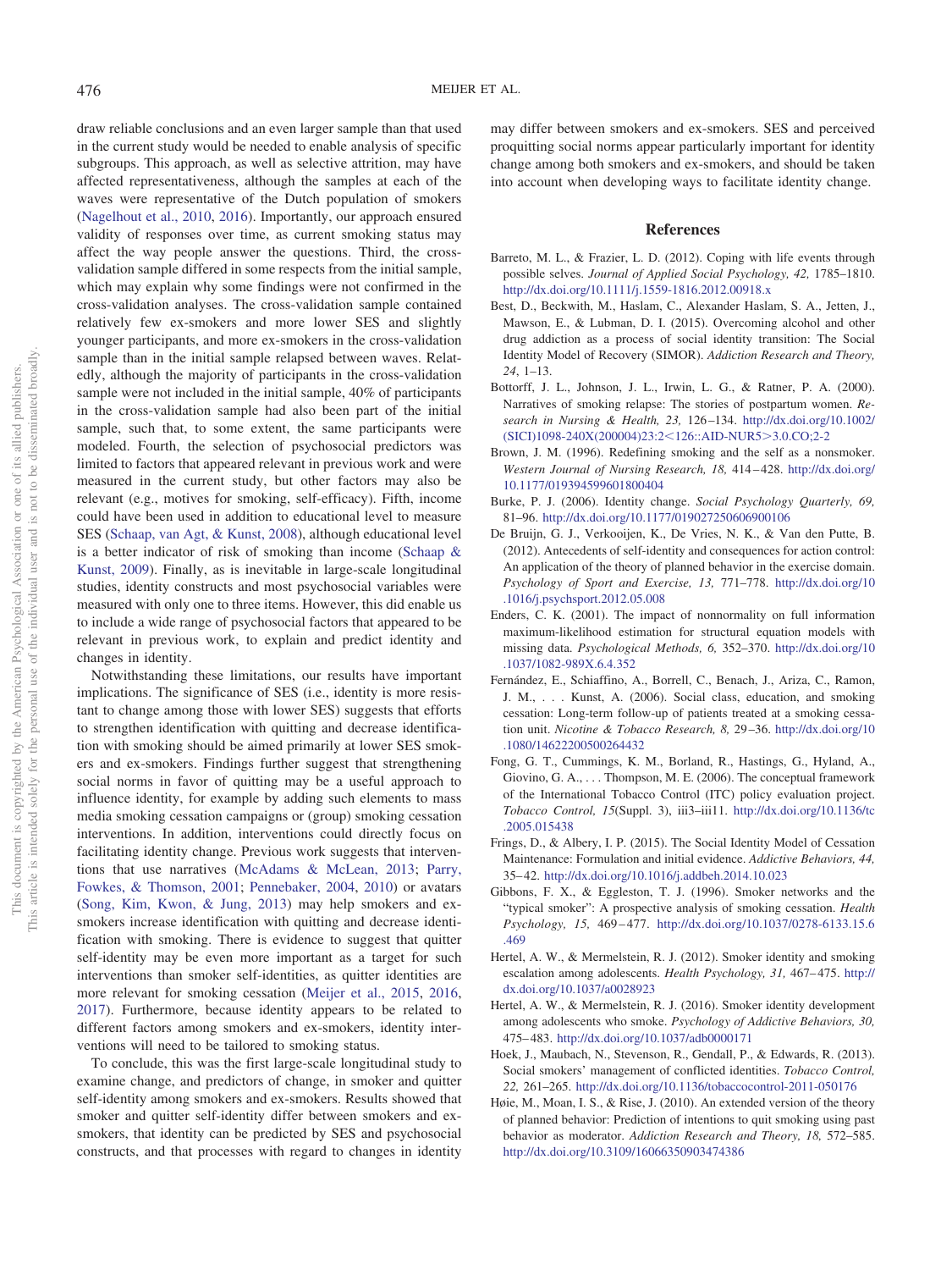- <span id="page-13-19"></span>Hu, L. T., & Bentler, P. M. (1999). Cutoff criteria for fit indexes in covariance structure analysis: Conventional criteria versus new alternatives. *Structural Equation Modeling, 6,* 1–55. [http://dx.doi.org/10.1080/](http://dx.doi.org/10.1080/10705519909540118) [10705519909540118](http://dx.doi.org/10.1080/10705519909540118)
- <span id="page-13-23"></span>Iyer, A., Jetten, J., Tsivrikos, D., Postmes, T., & Haslam, S. A. (2009). The more (and the more compatible) the merrier: Multiple group memberships and identity compatibility as predictors of adjustment after life transitions. *British Journal of Social Psychology, 48*(Pt. 4), 707–733. <http://dx.doi.org/10.1348/014466608X397628>
- <span id="page-13-13"></span>Kearney, M. H., & O'Sullivan, J. (2003). Identity shifts as turning points in health behavior change. *Western Journal of Nursing Research, 25,* 134 –152. <http://dx.doi.org/10.1177/0193945902250032>
- <span id="page-13-0"></span>Lindgren, K. P., Neighbors, C., Gasser, M. L., Ramirez, J. J., & Cvencek, D. (2016). A review of implicit and explicit substance self-concept as a predictor of alcohol and tobacco use and misuse. *The American Journal of Drug and Alcohol Abuse*. Advance online publication. [http://dx.doi](http://dx.doi.org/10.1080/00952990.2016.1229324) [.org/10.1080/00952990.2016.1229324](http://dx.doi.org/10.1080/00952990.2016.1229324)
- <span id="page-13-9"></span>Luck, K., & Beagan, B. (2015). Occupational transition of smoking cessation in women: 'You're restructuring your whole life'. *Journal of Occupational Science, 22,* 183–196. [http://dx.doi.org/10.1080/14427591](http://dx.doi.org/10.1080/14427591.2014.887418) [.2014.887418](http://dx.doi.org/10.1080/14427591.2014.887418)
- <span id="page-13-12"></span>Markus, H., & Nurius, P. (1986). Possible selves. *American Psychologist, 41,* 954 –969. <http://dx.doi.org/10.1037/0003-066X.41.9.954>
- <span id="page-13-27"></span>McAdams, D. P., & McLean, K. C. (2013). Narrative identity. *Current Directions in Psychological Science, 22,* 233–238. [http://dx.doi.org/10](http://dx.doi.org/10.1177/0963721413475622) [.1177/0963721413475622](http://dx.doi.org/10.1177/0963721413475622)
- <span id="page-13-4"></span>Meijer, E., Gebhardt, W. A., Dijkstra, A., Willemsen, M. C., & Van Laar, C. (2015). Quitting smoking: The importance of non-smoker identity in predicting smoking behaviour and responses to a smoking ban. *Psychology & Health, 30,* 1387–1409. [http://dx.doi.org/10.1080/08870446.2015](http://dx.doi.org/10.1080/08870446.2015.1049603) [.1049603](http://dx.doi.org/10.1080/08870446.2015.1049603)
- <span id="page-13-5"></span>Meijer, E., Gebhardt, W. A., Van Laar, C., Kawous, R., & Beijk, S. C. A. M. (2016). Socio-economic status in relation to smoking: The role of (expected and desired) social support and quitter identity. *Social Science & Medicine, 162,* 41– 49. [http://dx.doi.org/10.1016/j.socscimed.2016.06](http://dx.doi.org/10.1016/j.socscimed.2016.06.022) [.022](http://dx.doi.org/10.1016/j.socscimed.2016.06.022)
- <span id="page-13-6"></span>Meijer, E., Van den Putte, B., Gebhardt, W. A., Van Laar, C., Bakk, Z., Dijkstra, A.,... Willemsen, M. C. (2017). *A longitudinal study into the reciprocal effects of identities and smoking behavior: Findings from the ITC Netherlands Survey*. Manuscript submitted for publication.
- <span id="page-13-7"></span>Moan, I. S., & Rise, J. (2005). Quitting smoking: Applying an extended version of the theory of planned behavior to predict intention and behavior. *Journal of Applied Biobehavioral Research, 10,* 39 – 68. [http://](http://dx.doi.org/10.1111/j.1751-9861.2005.tb00003.x) [dx.doi.org/10.1111/j.1751-9861.2005.tb00003.x](http://dx.doi.org/10.1111/j.1751-9861.2005.tb00003.x)
- <span id="page-13-8"></span>Moan, I. S., & Rise, J. (2006). Predicting smoking reduction among adolescents using an extended version of the theory of planned behavior. *Psychology & Health, 21,* 717–738. [http://dx.doi.org/10.1080/](http://dx.doi.org/10.1080/14768320600603448) [14768320600603448](http://dx.doi.org/10.1080/14768320600603448)
- <span id="page-13-22"></span>Na, J., Chan, M. Y., Lodi-Smith, J., & Park, D. C. (2016). Social-class differences in self-concept clarity and their implications for well-being. *Journal of Health Psychology*. Advance online publication. [http://dx.doi](http://dx.doi.org/10.1177/1359105316643597) [.org/10.1177/1359105316643597](http://dx.doi.org/10.1177/1359105316643597)
- <span id="page-13-11"></span>Nachtigal, A., & Kidron, C. A. (2015). Existential multiplicity and the late-modern smoker: Negotiating multiple identities in a support group for smoking cessation. *Sociology of Health & Illness*, 37, 452-467. <http://dx.doi.org/10.1111/1467-9566.12220>
- <span id="page-13-15"></span>Nagelhout, G. E., Heijndijk, S. M., Cummings, K. M., Willemsen, M. C., van den Putte, B., Heckman, B. W.,... Borland, R. (2016). E-cigarette advertisements, and associations with the use of e-cigarettes and disapproval or quitting of smoking: Findings from the International Tobacco Control (ITC) Netherlands Survey. *The International Journal on Drug Policy, 29,* 73–79. <http://dx.doi.org/10.1016/j.drugpo.2015.12.015>
- <span id="page-13-14"></span>Nagelhout, G. E., Willemsen, M. C., Thompson, M. E., Fong, G. T., van den Putte, B., & de Vries, H. (2010). Is web interviewing a good

alternative to telephone interviewing? Findings from the International Tobacco Control (ITC) Netherlands survey. *BMC Public Health, 10,* 351. <http://dx.doi.org/10.1186/1471-2458-10-351>

- <span id="page-13-28"></span>Parry, O., Fowkes, F. G. R., & Thomson, C. (2001). Accounts of quitting among older ex-smokers with smoking-related disease. *Journal of Health Psychology, 6,* 481– 493. [http://dx.doi.org/10.1177/1359105](http://dx.doi.org/10.1177/135910530100600502) [30100600502](http://dx.doi.org/10.1177/135910530100600502)
- <span id="page-13-29"></span>Pennebaker, J. W. (2004). Theories, therapies, and taxpayers: On the complexities of the expressive writing paradigm. *Clinical Psychology: Science and Practice, 11,* 138 –142. [http://dx.doi.org/10.1093/clipsy](http://dx.doi.org/10.1093/clipsy.bph063) [.bph063](http://dx.doi.org/10.1093/clipsy.bph063)
- <span id="page-13-30"></span>Pennebaker, J. W. (2010). Expressive writing in a clinical setting. *In Practice, 30,* 23–25.
- <span id="page-13-20"></span>Pisinger, C., Aadahl, M., Toft, U., & Jørgensen, T. (2011). Motives to quit smoking and reasons to relapse differ by socioeconomic status. *Preventive Medicine, 52,* 48 –52. [http://dx.doi.org/10.1016/j.ypmed.2010.10](http://dx.doi.org/10.1016/j.ypmed.2010.10.007) [.007](http://dx.doi.org/10.1016/j.ypmed.2010.10.007)
- <span id="page-13-17"></span>R Core Team. (2014). *R: A language and environment for statistical computing. R Foundation for Statistical Computing*. Retrieved from <http://www.R-project.org/>
- <span id="page-13-21"></span>Reid, J. L., Hammond, D., Boudreau, C., Fong, G. T., & Siahpush, M., & the ITC Collaboration. (2010). Socioeconomic disparities in quit intentions, quit attempts, and smoking abstinence among smokers in four western countries: Findings from the International Tobacco Control Four Country Survey. *Nicotine & Tobacco Research, 12*(Suppl.), S20 –S33. <http://dx.doi.org/10.1093/ntr/ntq051>
- <span id="page-13-24"></span>Rise, J., Sheeran, P., & Hukkelberg, S. (2010). The role of self-identity in the Theory of Planned Behavior: A meta-analysis. *Journal of Applied Social Psychology, 40,* 1085–1105. [http://dx.doi.org/10.1111/j.1559-](http://dx.doi.org/10.1111/j.1559-1816.2010.00611.x) [1816.2010.00611.x](http://dx.doi.org/10.1111/j.1559-1816.2010.00611.x)
- <span id="page-13-18"></span>Rosseel, Y. (2012). lavaan: An R Package for structural equation modeling. *Journal of Statistical Software, 48,* 1–36. [http://dx.doi.org/10.18637/jss](http://dx.doi.org/10.18637/jss.v048.i02) [.v048.i02](http://dx.doi.org/10.18637/jss.v048.i02)
- <span id="page-13-26"></span>Schaap, M. M., & Kunst, A. E. (2009). Monitoring of socio-economic inequalities in smoking: Learning from the experiences of recent scientific studies. *Public Health, 123,* 103–109. [http://dx.doi.org/10.1016/j](http://dx.doi.org/10.1016/j.puhe.2008.10.015) [.puhe.2008.10.015](http://dx.doi.org/10.1016/j.puhe.2008.10.015)
- <span id="page-13-16"></span>Schaap, M. M., van Agt, H. M., & Kunst, A. E. (2008). Identification of socioeconomic groups at increased risk for smoking in European countries: Looking beyond educational level. *Nicotine & Tobacco Research, 10,* 359 –369. <http://dx.doi.org/10.1080/14622200701825098>
- <span id="page-13-25"></span>Scholz, U., Stadler, G., Ochsner, S., Rackow, P., Hornung, R., & Knoll, N. (2016). Examining the relationship between daily changes in support and smoking around a self-set quit date. *Health Psychology, 35,* 514 –517. <http://dx.doi.org/10.1037/hea0000286>
- <span id="page-13-10"></span>Shadel, W. G., Mermelstein, R., & Borrelli, B. (1996). Self-concept changes over time in cognitive-behavioral treatment for smoking cessation. *Addictive Behaviors, 21,* 659 – 663. [http://dx.doi.org/10.1016/0306-](http://dx.doi.org/10.1016/0306-4603%2895%2900088-7) [4603\(95\)00088-7](http://dx.doi.org/10.1016/0306-4603%2895%2900088-7)
- <span id="page-13-31"></span>Song, H., Kim, J., Kwon, R. J., & Jung, Y. (2013). Anti-smoking educational game using avatars as visualized possible selves. *Computers in Human Behavior, 29,* 2029 –2036. [http://dx.doi.org/10.1016/j.chb.2013](http://dx.doi.org/10.1016/j.chb.2013.04.008) [.04.008](http://dx.doi.org/10.1016/j.chb.2013.04.008)
- <span id="page-13-2"></span>Tajfel, H., & Turner, J. C. (1979). An integrative theory of intergroup conflict. In W. G. Austin & S. Worchel (Eds.), *The social psychology of* intergroup relations (pp. 33-47). Monterey, CA: Brooks/Cole Publishing Company.
- <span id="page-13-3"></span>Tajfel, H., & Turner, J. C. (1986). The social identity theory of intergroup behavior. In S. Worchel & W. G. Austin (Eds.), *The psychology of intergroup relations* (pp. 7–24). Chicago, IL: Nelson-Hall.
- <span id="page-13-1"></span>Tombor, I., Shahab, L., Brown, J., Notley, C., & West, R. (2015). Does non-smoker identity following quitting predict long-term abstinence? Evidence from a population survey in England. *Addictive Behaviors, 45,* 99 –103. <http://dx.doi.org/10.1016/j.addbeh.2015.01.026>